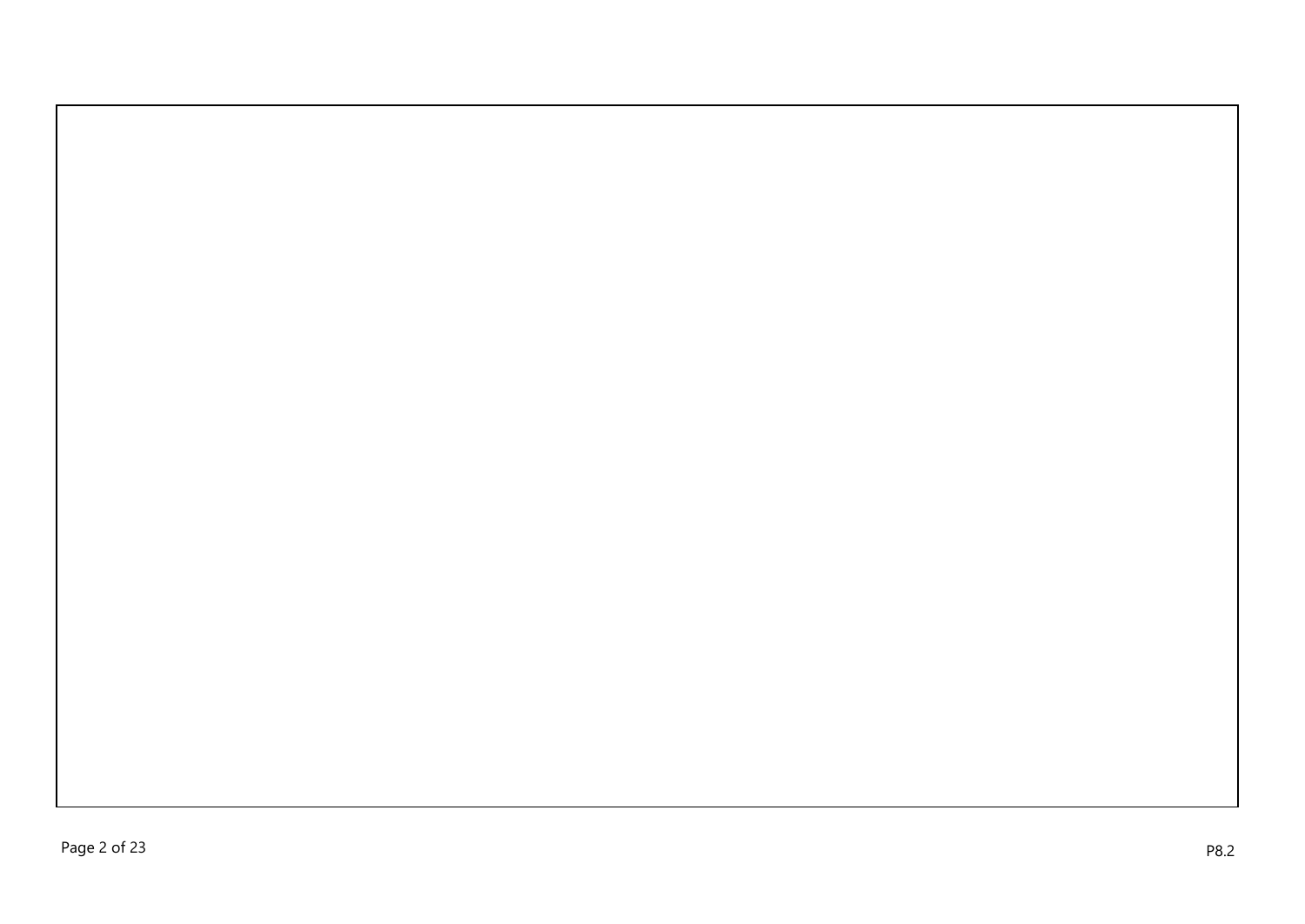| #              | Island          | House Name    | Name                   | Sex       | National ID | ېره پر شه                     | بىر ھ                                                                                                                                                                                                                            |
|----------------|-----------------|---------------|------------------------|-----------|-------------|-------------------------------|----------------------------------------------------------------------------------------------------------------------------------------------------------------------------------------------------------------------------------|
|                | GA. Gemanafushi |               |                        |           |             |                               |                                                                                                                                                                                                                                  |
|                | GA. Gemanafushi | Aabaadhuge    | Nazeera Abdul Kareem   | F         | A293381     | ۶ و د ۲<br>درگانور            | ستني بره ده در حديد به در حديد به در حديد به در حديد در حديد در حديد به در حديد به دست به دست به دست به دست به<br>استغير شده به دست به دست به دست به دست به دست به دست به دست به دست به دست به دست به دست به دست به دست به دست ب |
| $\overline{c}$ | GA. Gemanafushi | Aabaadhuge    | Aminath Neena          | F.        | A309578     | ۶ پر و ء<br>درگاه تور         | و سرچ سرچينې<br>مرسمو                                                                                                                                                                                                            |
| $\overline{3}$ | GA. Gemanafushi | Aabaadhuge    | Maisha Hussain         | F.        | A309579     | پر پر و ۽<br>پر گھڻوري        | قەرشە ئەسىمەش                                                                                                                                                                                                                    |
| $\overline{4}$ | GA. Gemanafushi | Aage          | Nasrulla Hussain       | M         | A076100     | پوء<br>مر                     | يره والله بركرمر                                                                                                                                                                                                                 |
| 5              | GA. Gemanafushi | Aage          | Abdulla Mukhuthar      | M         | A118503     | پو ء<br>مر                    | ەھىراللە<br>ح وه څو تر<br>حرنره ت <b>ر</b>                                                                                                                                                                                       |
| $\sqrt{6}$     | GA. Gemanafushi | Aage          | Ibrahim Muguthafa      | M         | A118504     | پر<br>مر                      | دەنزىر دەرر                                                                                                                                                                                                                      |
| $\overline{7}$ | GA. Gemanafushi | Aage          | Aminath Saudhiyya      | F         | A118505     | پر<br>مر                      | ה כיתב בית הב                                                                                                                                                                                                                    |
| 8              | GA. Gemanafushi | Aage          | Hussain Manikufaanu    | M         | A118507     | پر ج<br>مرگ                   | 2 سەر بىرى بىر <i>بىر قە</i> ر                                                                                                                                                                                                   |
| 9              | GA. Gemanafushi | Aage          | Aishath Didi           | F         | A118508     | پر ج<br>مرگ                   | د د ځوکوبور<br>د کر                                                                                                                                                                                                              |
| 10             | GA. Gemanafushi | Aage          | Ahmed Mujthaba         | M         | A302881     | پر<br>مر                      | ره رو وه ره<br>درگر د وج                                                                                                                                                                                                         |
| 11             | GA. Gemanafushi | Aage          | Ali Muruthala          | M         | A306702     | پوء<br>مر                     | أأرمح ومرتج                                                                                                                                                                                                                      |
| 12             | GA. Gemanafushi | Aage          | Mariyam Saudha         | F         | A306704     | پو ء<br>مر                    | تر و بر و<br>سە پەرتىر                                                                                                                                                                                                           |
| 13             | GA. Gemanafushi | Aaraasthu     | Mohamed Thohir         | M         | A096808     | ۇ ئۆر 2 ج                     | وره د و د                                                                                                                                                                                                                        |
| 14             | GA. Gemanafushi | Aaraasthu     | Aishath Rizana         | F         | A118736     | ېر پېژگ ده چ                  | ە بەيسىدە بىرىنى ئىگە<br>مەسىسىدە بىرىنى ئىگە                                                                                                                                                                                    |
| 15             | GA. Gemanafushi | Addana        | Hassan Fahmy           | M         | A100341     | ىرە بە<br>مەمرى ئىر           | ير سكاندار الوكر توريخ                                                                                                                                                                                                           |
| 16             | GA. Gemanafushi | Addana        | Sadhiga Ahmed          | F         | A118627     | ىرە بە<br>مەمرى ئىر           | جوريج كالمائرة                                                                                                                                                                                                                   |
| 17             | GA. Gemanafushi | Addana        | Fathimath Rifa Hassan  | F         | A254646     | ىرە بە<br>مەمكەنتىر           | ۋە ئەق برۇ ئەسكىر                                                                                                                                                                                                                |
| 18             | GA. Gemanafushi | Addana        | Mariyam Nuzuha         | F         | A307175     | ىرە بە<br>مەمكەنتىر           | נים נים הפיי<br>המחבר ייתואי                                                                                                                                                                                                     |
| 19             | GA. Gemanafushi | Addana        | Ahmadh Mu'umin         | M         | A307176     | بره بر<br>مرد <u>با</u>       | גפנים כבבית                                                                                                                                                                                                                      |
| 20             | GA. Gemanafushi | Addana        | Mohamed Mutheeu Hassan | ${\sf M}$ | A326284     | پره بر                        | وره رو و و ر ره<br>د برمانه د په برگس                                                                                                                                                                                            |
| 21             | GA. Gemanafushi | Alhifashuvige | Majid Fahumee          | M         | A097155     | ر<br>مرتز تر <sub>حر</sub> بح | دَّەمِدْ كَرَرْحٍ                                                                                                                                                                                                                |
| 22             | GA. Gemanafushi | Alhifashuvige | Mariyam Saniyya        | F         | A118420     | ر<br>مرتز تر <sub>حر</sub> بح | במתכ הייתות                                                                                                                                                                                                                      |
| 23             | GA. Gemanafushi | Alhifashuvige | Zubaidha Hassan        | F         | A306478     | <br>  مرکز تر <sub>جر</sub> ی | المقصر محر بما يكسكر                                                                                                                                                                                                             |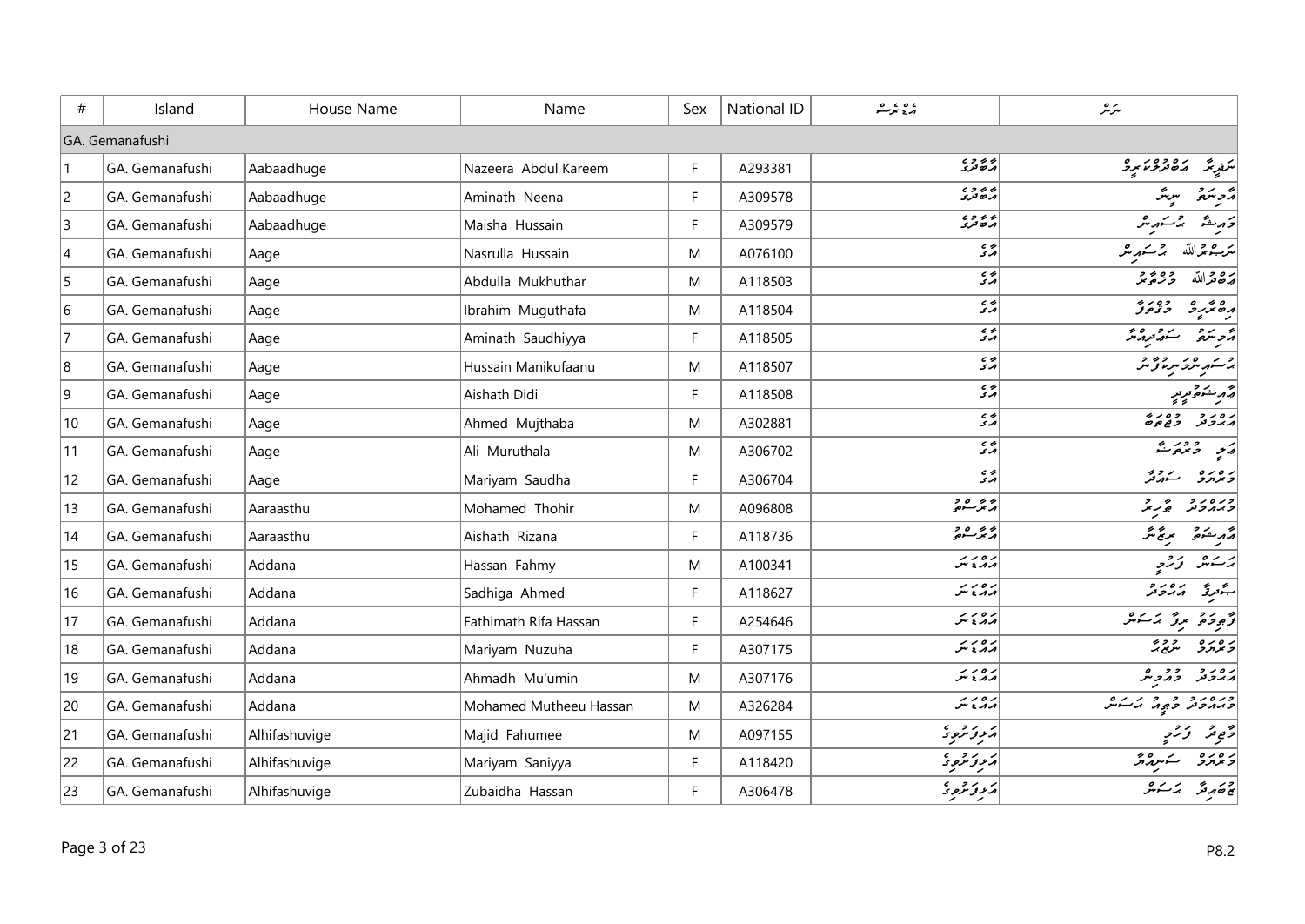| 24 | GA. Gemanafushi | Alikoshige | Hassan Saeed           | M  | A118643 | أروبيوري                            | ير سكور مسكور مركز                    |
|----|-----------------|------------|------------------------|----|---------|-------------------------------------|---------------------------------------|
| 25 | GA. Gemanafushi | Alikoshige | Aminath Saeedha        | F. | A118644 | بر په پرځ<br>مرس                    | أأروسهم<br>سە پە تىر                  |
| 26 | GA. Gemanafushi | Alikoshige | Fathimath Saeeda       | F. | A118645 | أروبيوري                            | ا تو بر در<br>ا<br>سكورقر             |
| 27 | GA. Gemanafushi | Alikoshige | Ali Shihaab            | M  | A158765 | ېز په مورځ<br>مرغ مړي               | ړې شرگو                               |
| 28 | GA. Gemanafushi | Alikoshige | Ahmed Saeed            | M  | A252759 | لرمونتوره                           | پرەرو سەرە                            |
| 29 | GA. Gemanafushi | Anbareege  | Ibrahim Manik          | M  | A059803 | ر ه پر پر<br>د سرچاسپری             | ە ھەمگە 25 كىيەر 2<br>م               |
| 30 | GA. Gemanafushi | Anbareege  | Aminath Faanu          | F  | A118674 | بر هو پر پر<br>مرگه سمجری           | ا محر سر و محر شر<br>المحر سر محر شر  |
| 31 | GA. Gemanafushi | Anbareege  | Rifau Ibrahim          | M  | A254710 | ر ه د پر <sup>ج</sup><br>د سرچ سر د | برزه مەمگرى                           |
| 32 | GA. Gemanafushi | Anbareege  | Ikrisha Ibrahim        | F  | A254711 | تەشھەمرى                            | ەر ئەمىرىشە<br>س<br>دە ئەرد           |
| 33 | GA. Gemanafushi | Anbareege  | Afeef Ibrahim          | M  | A309608 | بر ه پر پر <sup>ج</sup>             |                                       |
| 34 | GA. Gemanafushi | Anbareege  | Ahmed Shifah           | M  | A309609 | رَ عرْهَ مِرِ دَ                    | دەرد<br>ے وگر بر                      |
| 35 | GA. Gemanafushi | Aris       | Hassan Didi            | M  | A092519 | اړېږ شه                             | <br> پرسە مىزىدىر                     |
| 36 | GA. Gemanafushi | Aris       | Mariyam Maimoona       | F  | A118580 | رسمنه                               | גם גם בגדיית                          |
| 37 | GA. Gemanafushi | Asrumaage  | Ibrahim Manik          | M  | A048942 | بر ۵ ۶ ۶ ۹<br>مرسوبو <sub>۶</sub>   | ە ھەترىر 2 كەسرىر<br>م                |
| 38 | GA. Gemanafushi | Asrumaage  | Mariyam Ameena         | F  | A118611 | بر ۵ ۶ ۶ و.<br>پرسسوبوری            | د وره د د ش                           |
| 39 | GA. Gemanafushi | Asrumaage  | Jana Ibrahim           | F. | A254622 | رەپرى                               | ي شر مى شرى                           |
| 40 | GA. Gemanafushi | Asrumaage  | Ahmed Yashau           | M  | A254624 | ر ۱۵۶۵ و<br>مرگ مرد د               | رەر دىنىگە                            |
| 41 | GA. Gemanafushi | Asrumaage  | Jailam Ibrahim         | M  | A254625 | ر ۱۵۶۵ و<br>مرگسوری                 | فيربره رەتمرى                         |
| 42 | GA. Gemanafushi | Asrumaage  | Fathimath Amnaa Zaidhu | F. | A254626 | ر ۱۵۶۵ و.<br>مرسوموری               | توجد والملاحظ بمارير                  |
| 43 | GA. Gemanafushi | Asrumaage  | Auf Ibrahim            | M  | A254628 | بر ۱۵۶۵ و.<br>مرگسونوری             | ر و و<br>مرمر تو<br>ەرھەترىر <i>3</i> |
| 44 | GA. Gemanafushi | Asrumaage  | Hussain Nooman Zaidh   | M  | A254630 | ر ۱۵۶۵ و.<br>مرسوموری               | ג אולי מדים האבי                      |
| 45 | GA. Gemanafushi | Asrumaage  | Aishath Nazneen        | F  | A289138 | ر ۱۵۶۵ و.<br>مرسوموری               | أقهر مشوقه متنتج مبريتر               |
| 46 | GA. Gemanafushi | Asrumaage  | Alim Hassan            | M  | A307084 | ر ۱۵۶۵<br>در سوپر <del>و</del> د    | ړ دی پر د ک                           |
| 47 | GA. Gemanafushi | Athamaage  | Najuma Hussain         | F  | A118417 | ر ر د »<br>پره <del>ر</del> د       | بتروح بركشهر مكر                      |
| 48 | GA. Gemanafushi | Athamaage  | Hussain Maniku         | M  | A118561 | ر ر د »<br>د ه د د                  | جر سے مریکر شریع                      |
| 49 | GA. Gemanafushi | Athamaage  | Mariyam Manike         | F  | A118562 | د ر ه ،<br>  په پور د               | ر ەرەر پر                             |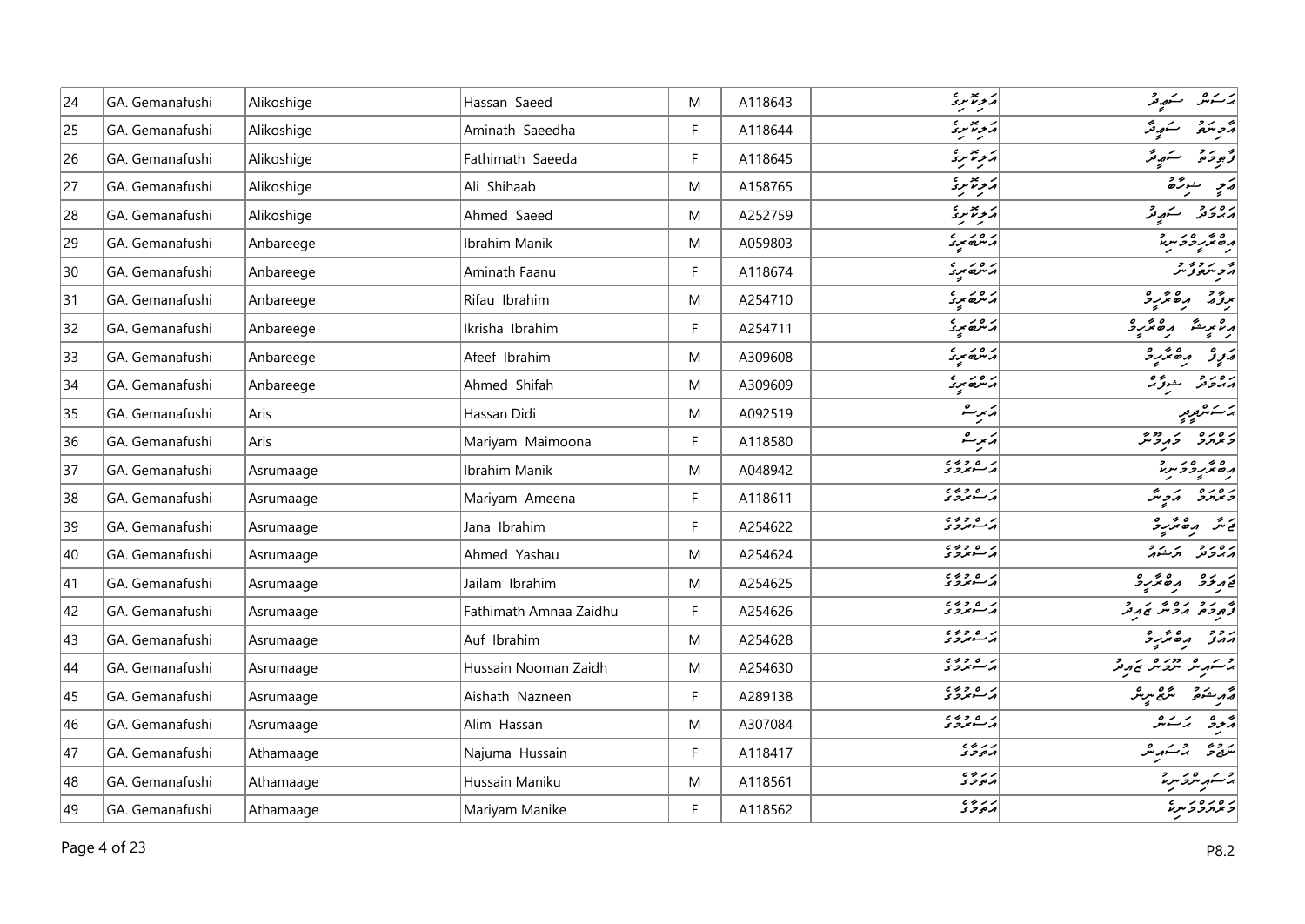| 50 | GA. Gemanafushi | Athamaage    | Aishath Nusha           | F         | A254316 | ر ر د »<br>د ه د د                      | م ديد د مريخه<br>مدير شوه <sub>و</sub> سريخه    |
|----|-----------------|--------------|-------------------------|-----------|---------|-----------------------------------------|-------------------------------------------------|
| 51 | GA. Gemanafushi | Athamaage    | Mariyam Nazeeha         | F         | A306423 | ر ر د »<br>د ه د د                      | دەرە سَنيِدَ                                    |
| 52 | GA. Gemanafushi | Athamaage    | Mohamed Usayyu          | M         | A326303 | ر ر د »<br>د ه د د                      | כנסנכ כנסכ                                      |
| 53 | GA. Gemanafushi | Athireege    | Ahmed Didi              | M         | A101184 | <br>  مرموسور                           | <br>  پرچر ترورور<br>  پرچر تری                 |
| 54 | GA. Gemanafushi | Athireege    | Mohamed Azmeen Ibrahim  | M         | A252184 | ر<br>  د هومبرد                         | כנסגב גם כם תסתיב                               |
| 55 | GA. Gemanafushi | Baadeege     | Hawwa Adhila            | F         | A307125 | $rac{c}{s}$ $\frac{z}{s}$               | رەپ ئەرگ                                        |
| 56 | GA. Gemanafushi | Baadeege     | Mohamed Zidhaan Hassan  | ${\sf M}$ | A326337 | $rac{c}{s}$ $\frac{z}{s}$               | ورەرو بوقرىر ئەسەر                              |
| 57 | GA. Gemanafushi | Baaranaage   | Mariyam Agisa           | F         | A118662 | ه ر و ،<br>ن <i>ه پر</i> س              | رەرە ھۆج                                        |
| 58 | GA. Gemanafushi | Baaranaage   | Abdul Samad             | ${\sf M}$ | A118664 | پر پر پر پر<br>ت <mark>ق</mark> تىرىترى | ر ٥ ۶ و ۵ ر ر ۶<br>پره تر پر ښو <del>ر</del> تر |
| 59 | GA. Gemanafushi | Baaranaage   | Fathimath Didi          | F         | A118683 | پر پر پر پر<br>ت <i>ق</i> سرسری         | توج و څو تو تو په                               |
| 60 | GA. Gemanafushi | Baaranaage   | Ashfa Abdul Samad       | F         | A254674 | پر پر پر پر<br>ت <i>ق</i> سرسری         | ر وه ده ده در د                                 |
| 61 | GA. Gemanafushi | Baaranaage   | Ibrahim Amjad           | ${\sf M}$ | A305383 | پر پر پر<br>ت <i>ق</i> مرس              | קפיציב הכניב                                    |
| 62 | GA. Gemanafushi | Baaranaage   | Aminath Azma            | F         | A309456 | پر پر پر پر<br>ت <i>ق</i> سرسری         | $551 - 31$                                      |
| 63 | GA. Gemanafushi | Baaranaage   | Mohamed Azhan           | ${\sf M}$ | A309457 | پھ بر پر پر<br>ت <i>ھ ہو</i> متر پر     | כנסנכ נספס                                      |
| 64 | GA. Gemanafushi | Bashimaage   | Ismail Habeeb           | ${\sf M}$ | A072763 | ر<br>ت <i>خ</i> مرچری                   | بر شرقه و بره قا                                |
| 65 | GA. Gemanafushi | Best         | Fiyaz Hassan            | ${\sf M}$ | A060113 | ې ده و                                  | پر مرکز کر سکاملر                               |
| 66 | GA. Gemanafushi | Best         | Aminath Habeeba         | F         | A118461 | ې ده<br>پ                               | أأروسكم بماضي                                   |
| 67 | GA. Gemanafushi | Best         | Mohamed Fahzoom Fiyaz   | ${\sf M}$ | A307212 | ەت ۋە                                   | כנסגב גבובם<br>בגהכת צגוזב צַח.ז                |
| 68 | GA. Gemanafushi | Best         | Fathimath Fiureen Fiyaz | F         | A307213 | ەگەنج                                   | وحدة والمبيثر والمجم                            |
| 69 | GA. Gemanafushi | <b>Breez</b> | Abdulla Zubair          | ${\sf M}$ | A012598 | ھ موبچ<br>                              | مَ صَعْرَاللّهِ مَحْصَدِ مِرْ                   |
| 70 | GA. Gemanafushi | <b>Breez</b> | Rasheeda Hussain        | F         | A118768 | اھ موبچ<br>                             | ىمەھ بۇسىمبەش                                   |
| 71 | GA. Gemanafushi | <b>Breez</b> | Fathimath Niusha        | F         | A118769 | و پر پر<br>حص                           | أراموخام المرمد                                 |
| 72 | GA. Gemanafushi | <b>Breez</b> | Ahmed Nigaf             | ${\sf M}$ | A153223 | و پر پر<br>حص                           | رەر ئەرگۈ                                       |
| 73 | GA. Gemanafushi | <b>Breez</b> | Nazuma Nizar            | F         | A254306 | ھ موبچ<br>                              | سریج تئر<br>ىر دې<br>سرچ څ                      |
| 74 | GA. Gemanafushi | <b>Breez</b> | Nifaza Mohamed          | F         | A306356 | ە<br>مەسىبى                             | و رە ر د<br>تر پروتر<br>سروَّتَہ                |
| 75 | GA. Gemanafushi | <b>Breez</b> | Aishath Eenash Ibrahim  | F         | A338275 | اھ موبچ<br>                             | مەر خىق بەيئرىشى بەھ ئەر د                      |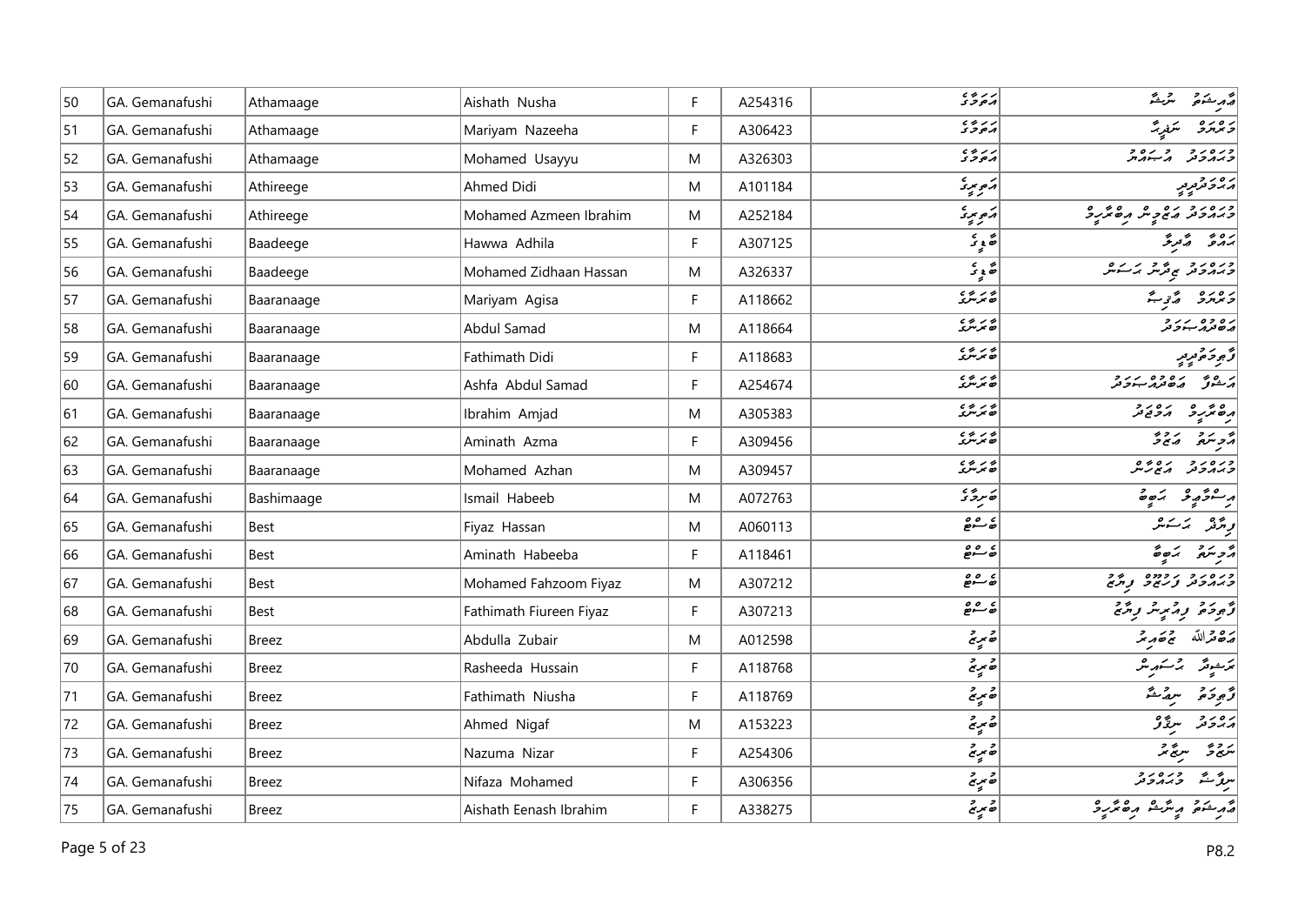| 76           | GA. Gemanafushi | <b>Breez</b> | Zihaanu Zubair        | M  | A371439 | و مربح<br>صمير                  | $3.102$ $3.20$                                   |
|--------------|-----------------|--------------|-----------------------|----|---------|---------------------------------|--------------------------------------------------|
| 77           | GA. Gemanafushi | Chabeyleege  | Ali Manik             | M  | A051052 | ری<br>کوه پ <sub>و</sub> ر      | ە ئېچە ئەسرىتى<br>ئ                              |
| 78           | GA. Gemanafushi | Chabeyleege  | Aboobakuru Shahuneez  | M  | A100453 | ري ء<br>کوھ پر د                | 77777<br>ىشتەر س <i>رچ</i>                       |
| 79           | GA. Gemanafushi | Chabeyleege  | Aminath Shahidha      | F. | A102141 | ري د<br>کوه مړ                  | أروسية<br>ستەرىتر                                |
| 80           | GA. Gemanafushi | Chabeyleege  | Khadheeja Manike      | F  | A118708 | ری پر ہ<br>کوٹھ پر د            | ر<br>زېږونځو سرمو                                |
| 81           | GA. Gemanafushi | Chabeyleege  | Aishath Shanima       | F  | A147248 | ری پر ہ<br>کوٹھ پر د            | ۇ مەسىسى<br>ھ<br>شقە سرگر                        |
| 82           | GA. Gemanafushi | Chabeyleege  | Ahmed Solah           | M  | A309663 | ري<br>کوه ي <sub>و</sub> ک      | ره ر و بر ده<br>پرېدونو سيونړ                    |
| 83           | GA. Gemanafushi | Dhalhamathi  | Mohamed Faiz          | M  | A118735 | ر ر<br>ترترنج ح                 | ترٌ مر ح<br>و ره ر و<br><i>د بر</i> د تر         |
| 84           | GA. Gemanafushi | Dhalhamathi  | Fathimath Didi        | F  | A118737 | ترتزقر بمج                      | رگه و د همومر                                    |
| 85           | GA. Gemanafushi | Dhalhamathi  | Ilham Mohamed         | M  | A118738 | ر ر ر<br>ترنز <del>و</del> م    | ەربەرە<br>و ره ر د<br>تر پر ژور                  |
| 86           | GA. Gemanafushi | Dhalhamathi  | Rifasha Mohamed       | F  | A254302 | ترتز تر مج                      | و رە ر د<br><i>د ب</i> رگرىز<br>بروٌشَہٗ         |
| 87           | GA. Gemanafushi | Dhalhamathi  | Ishaq Mohamed         | M  | A306282 | ترتز شرح                        | و رە ر د<br>تر پروتر<br>ارعية                    |
| 88           | GA. Gemanafushi | Dhalhamathi  | Riyaaza Mohamed       | F  | A306283 | ۔<br> تدنز څرم                  | و رە ر د<br><i>د بر</i> گرىر<br>لبروشيح          |
| 89           | GA. Gemanafushi | Dhalhamathi  | Inaz Mohamed          | M  | A306284 | ترتر تر محر                     | و ره ر و<br><i>د ب</i> رگرفر<br>بریشج            |
| $ 90\rangle$ | GA. Gemanafushi | Dhalhamathi  | Nawfal Shareef        | M  | A306394 | د ر ر<br>  تدنونو مو            | سمدونو<br>ڪ ميرو<br>س                            |
| 91           | GA. Gemanafushi | Dhalhamathi  | Nawaz Shareef         | M  | A306397 | ژ ژ ژ ه<br>  ترنز ژ ه           | سرچ ج<br>ڪ مور تو<br>سنڌ مور تو                  |
| 92           | GA. Gemanafushi | Dheefuramge  | Fathimath Zuhura      | F  | A118676 | در 3 بره ء                      | ح حر تئر<br>سی سر تئر<br>ا تو جر حر<br>الحرام حر |
| 93           | GA. Gemanafushi | Dheefuramge  | Aminath Sheena        | F  | A118678 | در 3 تر 3 ک                     | ړې سره<br>ے۔<br>تح                               |
| 94           | GA. Gemanafushi | Dheefuramge  | Thuma Hassan          | F. | A118679 | د و تره و                       | $rac{2}{2}$<br>برسەپىر                           |
| 95           | GA. Gemanafushi | Dheefuramge  | Mohamed Ansar         | M  | A254682 | ىر تۇ تىر 2 ي                   | ورەرو رەرىي                                      |
| 96           | GA. Gemanafushi | Dheefuramge  | Hassan Manik          | M  | A280238 | <br>  تړنو ترو تر               | ىر سەھەكەس <sup>ى</sup> ر                        |
| 97           | GA. Gemanafushi | Dheefuramge  | Mohamed Imran         | M  | A309500 | د د و د ه ،<br>پروترو د         | و ر ه ر د<br><i>و پر</i> پر تر<br>ەر ئەشر        |
| 98           | GA. Gemanafushi | Dhinasha     | Ibrahim Samin         | M  | A123964 | ورسكرتر                         | ەر ھەتمەر 2<br>ر<br>سەھ بىر                      |
| 99           | GA. Gemanafushi | Dhinasha     | Aishath Adam          | F  | A309566 | ىرىترىتر                        | انگر <sub>مرشو</sub> ر<br>ا<br>پور ہ<br>مرکز     |
| 100          | GA. Gemanafushi | Dhiyadhooge  | Hariyya Yahya         | F  | A118770 | ر دو ء<br>تر پر تر <sub>ک</sub> | برىدە بۇ<br>بر ٥ پر<br>پوپر پژ                   |
| 101          | GA. Gemanafushi | Dhiyadhooge  | Ahmed Hamdhoon Hassan | M  | A254308 | ر دو ء<br>تر پر تر پر           | ره ر و بره دوه بر کرد.<br>مهرومز برومزش بر کرد   |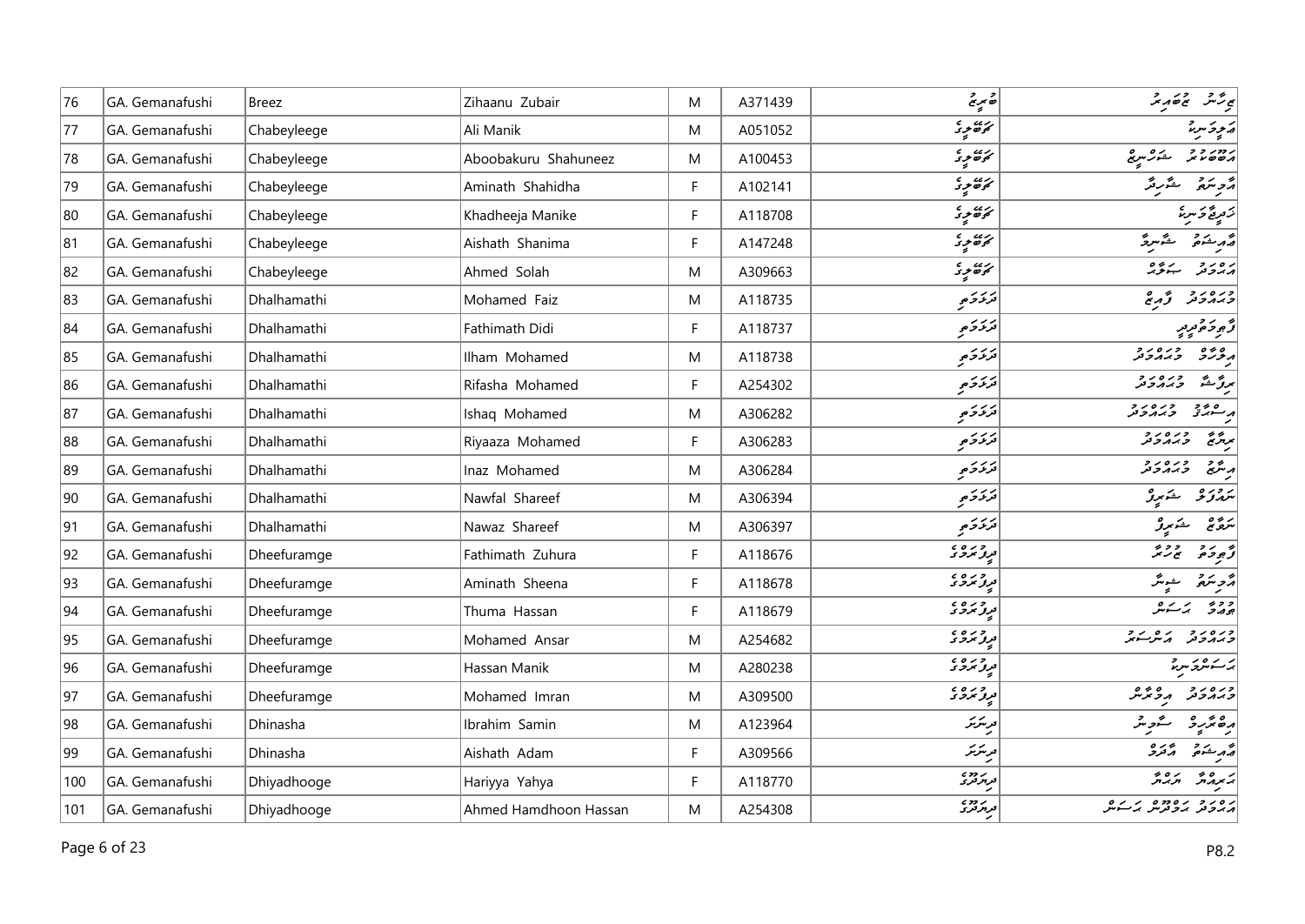| 102 | GA. Gemanafushi | Dhiyadhooge    | Fathimath Athifa Hussain | F         | A306371 | ر دو د<br>تر بر تر پ                                     | وتجوخا وتجوز برسكريمر                                                                             |
|-----|-----------------|----------------|--------------------------|-----------|---------|----------------------------------------------------------|---------------------------------------------------------------------------------------------------|
| 103 | GA. Gemanafushi | Dhiyadhooge    | Mohamed Hamdhoon Hassan  | ${\sf M}$ | A375876 | ر دو ء<br>تر پر تر د                                     | ورەر د درەددە بەر بەر<br>ۋىرەر دىر بەر دىر بەر بەر                                                |
| 104 | GA. Gemanafushi | Dilkushaage    | Ahmed Didi               | ${\sf M}$ | A038696 | ور و ج ريد ۽<br>مرڪزما شگا <sub>می</sub>                 | <br> پرچر تر تر تر تر پر                                                                          |
| 105 | GA. Gemanafushi | Dilkushaage    | Fathimath Manike         | F         | A118625 | دره و در پر پر<br>درنو را مشوی                           | ۇ بەر دىكى بىرىدىكى<br>ئ                                                                          |
| 106 | GA. Gemanafushi | Dilkushaage    | Shuaiba Ahmed            | F         | A146399 | د 2 و تر پر د<br>درنو ر شو ت                             | בג בי גם גב                                                                                       |
| 107 | GA. Gemanafushi | Dilkushaage    | Shazweena Ahmed          | F         | A147955 | د 2 و تر پر <sup>2</sup>                                 | شەر ئەرەر ئەر                                                                                     |
| 108 | GA. Gemanafushi | Dilkushaage    | Saila Ahmed              | F         | A159366 | ەر 2 ج.<br>تىرىۋىما شىمى                                 | أستهرقت المرمرومر                                                                                 |
| 109 | GA. Gemanafushi | Ever bright    | Aishath Suhana Ahmed     | F         | A305986 | B                                                        |                                                                                                   |
| 110 | GA. Gemanafushi | Fahaage        | Asma Abdulla             | F         | A041760 | ۇرمى                                                     | مَ عَدَّ مَصْعَّراللَّه                                                                           |
| 111 | GA. Gemanafushi | Falhoamaage    | Ibrahim Aswad            | M         | A102521 | ر 0 ء ،<br>تو نو <del>ر</del> ي                          | مەنگرى كەسىم                                                                                      |
| 112 | GA. Gemanafushi | Falhoamaage    | Azuleena Waheed          | F         | A114260 | ر <i>ہے ہے</i><br>توعر تر تر                             | أرجي ويثر أأقرب وتر                                                                               |
| 113 | GA. Gemanafushi | Falhoamaage    | Niusham Waheed           | ${\sf M}$ | A116649 | ر <i>ہے ہے</i><br>توعر تر تر                             | $\frac{1}{2}$ $\frac{1}{2}$ $\frac{1}{2}$ $\frac{1}{2}$ $\frac{1}{2}$ $\frac{1}{2}$ $\frac{1}{2}$ |
| 114 | GA. Gemanafushi | Falhoamaage    | Aishath Manike           | F         | A118690 | ر 0 ء ،<br>و د 5 د                                       | ۇ مەسىم <i>ھەجەس</i> رىئا                                                                         |
| 115 | GA. Gemanafushi | Falhoamaage    | Ahmed Imthiyaaz          | ${\sf M}$ | A118691 | ر <i>0 ہ</i> ے<br>قرنو <del>گ</del> ی                    | גפנב הפתיאים                                                                                      |
| 116 | GA. Gemanafushi | Falhoamaage    | Adam Nisf                | M         | A330593 | ر 0 ره ء<br>توغر <del>و</del> ي                          | أوره سرعو                                                                                         |
| 117 | GA. Gemanafushi | Feeroazuge     | Mariyam Sheereen         | F         | A118623 | و چر <sub>ی</sub> د ۽<br>پ <sub>و</sub> سري <sub>ک</sub> | دەرە خىيرىگە                                                                                      |
| 118 | GA. Gemanafushi | Feeroazuge     | Nishreen Hassan          | F         | A118630 | ه ۶ و ٤<br>و مربح د                                      | سرڪي پر پرڪس                                                                                      |
| 119 | GA. Gemanafushi | Feeroazuge     | Aishath Manike           | F         | A118631 | د ج و ۽<br>پي سريج <sub>ک</sub>                          | ۇ مەسىر <i>دىن بىرى</i> د                                                                         |
| 120 | GA. Gemanafushi | Feeroazuge     | Hassan Maniku            | M         | A118632 | ه و ه و و<br>مح <sup>مد م</sup> دی                       | بركسكر مريز                                                                                       |
| 121 | GA. Gemanafushi | Feeroazuge     | Ahmed Musthafeez         | M         | A307167 | و ه و ۽<br>پي تريج <sub>ک</sub>                          | رەرد دەر ە                                                                                        |
| 122 | GA. Gemanafushi | Feeroazuge     | Junaid Hassan            | ${\sf M}$ | A307169 | د ۶ د ،<br>په ترېخ د                                     | في سَمَدِ قرَ سَدَسْر                                                                             |
| 123 | GA. Gemanafushi | Fehifarudhaage | Ibrahim Didi             | ${\sf M}$ | A046398 | ۇرۇپرىژ                                                  | <br>  د ځه ټر په د تو په                                                                          |
| 124 | GA. Gemanafushi | Fehifarudhaage | Naseer Abdulla           | ${\sf M}$ | A049032 | ۇرۇپرىرى                                                 | سرجيعة   سرجة مقرالله                                                                             |
| 125 | GA. Gemanafushi | Fehifarudhaage | Abdulla                  | M         | A099893 | اء رئە چەمبىي<br> ئەسرىق ئىرتىرى                         | برە قرالله                                                                                        |
| 126 | GA. Gemanafushi | Fehifarudhaage | Shahula Abdulla          | F         | A118572 | ۇرۇپرىژى                                                 | ىشەرىخ<br>وكحصقرالله                                                                              |
| 127 | GA. Gemanafushi | Fehifarudhaage | Mariyam Didi             | F         | A118573 | ۇرۇپرىژى                                                 | ر - ه ر ه<br>  تر پرټر د بر بر                                                                    |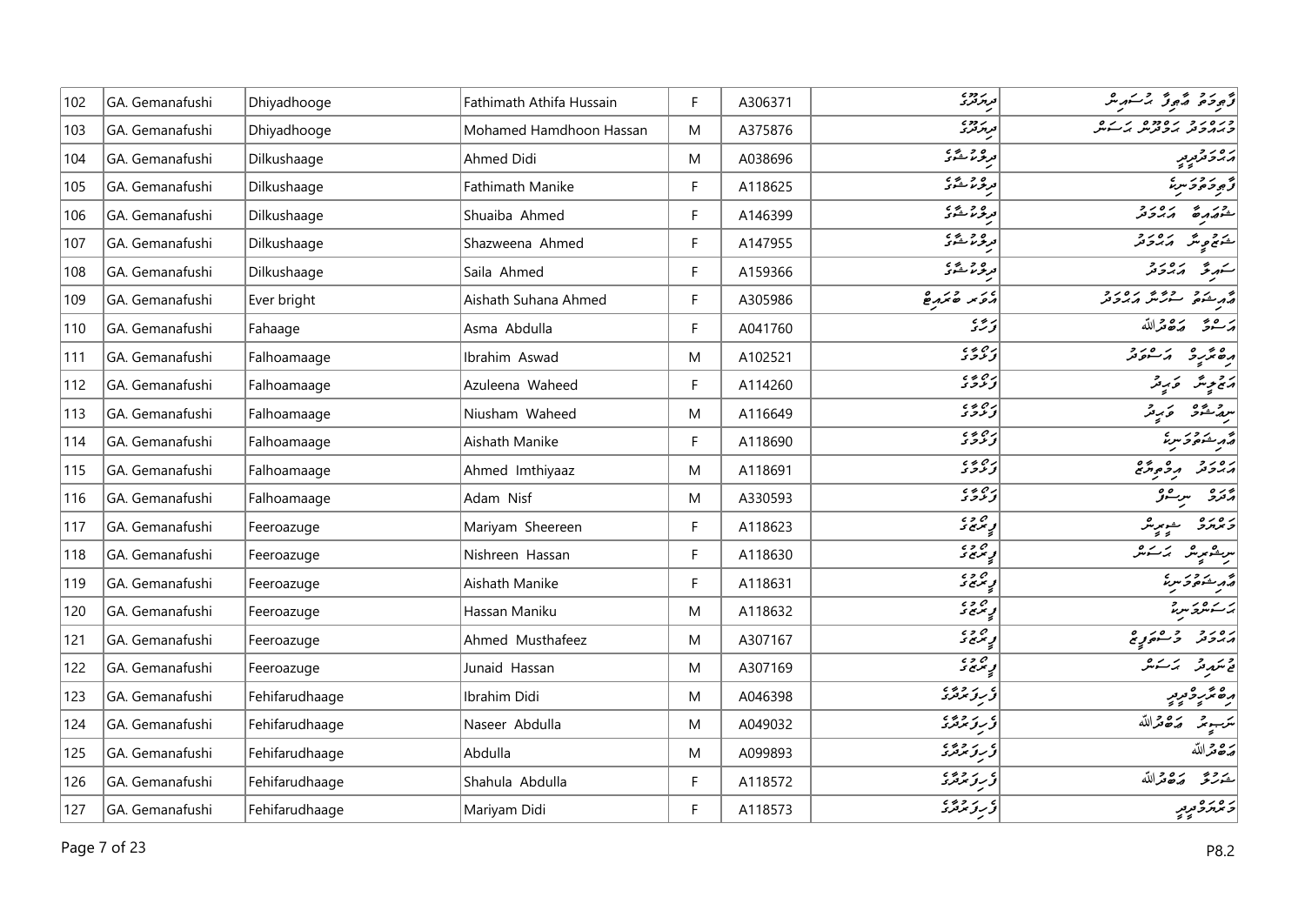| 128 | GA. Gemanafushi | Fehifarudhaage | Shanoora Abdulla      | F           | A118574 | د بر د برد د                           | خة مردون بردة والله                           |
|-----|-----------------|----------------|-----------------------|-------------|---------|----------------------------------------|-----------------------------------------------|
| 129 | GA. Gemanafushi | Fehifarudhaage | Abdul Hannan          | M           | A118725 | ې په تر چې په <sup>پ</sup>             | ره وه ره مرو<br>پره تربر سرس                  |
| 130 | GA. Gemanafushi | Feyrumaage     | Adam Saleem           | M           | A046677 | ہ بو ہ ہ<br> تو سرحری                  | پژ <sub>مر</sub> ه<br>درگر<br>سەرد            |
| 131 | GA. Gemanafushi | Feyrumaage     | Aminath Umaimath      | F           | A118413 | در و در د<br>تو بورس                   | בבהביק<br>أرمز                                |
| 132 | GA. Gemanafushi | Feyrumaage     | Mariyam Neela         | $\mathsf F$ | A118415 | ہ یو یو ی<br> تو بوری ی                | ر ه ر ه<br>تر <del>ب</del> ر بر ژ<br>سرپڅر    |
| 133 | GA. Gemanafushi | Fini Roalhi    | Ahmed Faheem          | M           | A054815 | وسرچرو                                 | برور و<br>تخررو                               |
| 134 | GA. Gemanafushi | Fini Roalhi    | Azleena Abdulla       | $\mathsf F$ | A118520 | وسرچمو                                 | ويجمعي تكريد وكالله                           |
| 135 | GA. Gemanafushi | Geveshi        | Mohamed Rasheed       | M           | A025658 | <sup>ء ۽</sup> مر                      | وره رو کرشونر<br>وبروونر کرشونر               |
| 136 | GA. Gemanafushi | Geveshi        | Aminath Guraisha      | F           | A118772 | ء ۽ مر                                 | محر يتمع المحتمد المقا                        |
| 137 | GA. Gemanafushi | Gulisthaanuge  | Abdul Latheef         | M           | A049929 | د په هم وي <del>.</del><br>  د په مسمو | ر ه د ه ر<br>ماه مرد څېږ                      |
| 138 | GA. Gemanafushi | Gulisthaanuge  | Aminath Didi          | F           | A085393 | د و شوڅوند                             | ړګو سره د مومو                                |
| 139 | GA. Gemanafushi | Gulisthaanuge  | Ahmed Zihaan          | M           | A306791 | و ويە ھەر دى <sub>م</sub>              | رەرد بېرتىر                                   |
| 140 | GA. Gemanafushi | Gulisthaanuge  | Fathimath Muzunibeena | F           | A368687 | د پر ۱۳۵۵ وي<br>  د پر ۱۳۵۰ مربع       | و د د د د پره ش                               |
| 141 | GA. Gemanafushi | Gulshan        | Fazleen Ibrahim       | M           | A118703 | <sup>و و</sup> کشتر مگر                | ز شوپه ره پر د                                |
| 142 | GA. Gemanafushi | Gulshan        | Mohamed Fazeel        | M           | A118707 | <sup>و و</sup> رځه پر                  | ورەرو كەنبى                                   |
| 143 | GA. Gemanafushi | Gulshan        | Fazleena Ibrahim      | F           | A309631 | 3 مۇشەھر                               | ز جو په موه پر د                              |
| 144 | GA. Gemanafushi | Gulzaaruge     | <b>Mohamed Manik</b>  | M           | A066028 | و ه پر و ،<br>د نومځ مور               | 2 נים ניבי יינול<br>2 <i>ג</i> וג פינופ יינול |
| 145 | GA. Gemanafushi | Gulzaaruge     | Yoosuf Razeen         | M           | A306489 | و ه پر و و<br>د نومځ مرد               | <mark>پر دو</mark> پرېپې شر                   |
| 146 | GA. Gemanafushi | Habaruge       | Hussain Maniku        | M           | A118587 | پر پر و ۽<br>  پرڪ موي                 | جر ڪمريڪر ڪريريو                              |
| 147 | GA. Gemanafushi | Habaruge       | Aminath Nuzuna        | F           | A118593 | ر ر و ،<br>رَ@ىرى                      | أرمرهم<br>سرفد مگر                            |
| 148 | GA. Gemanafushi | Habaruge       | Khadheeja Manike      | $\mathsf F$ | A118596 | ر ر و ،<br>رَ@ىرى                      | رَ م <sub>وقع</sub> وَ سريمَ                  |
| 149 | GA. Gemanafushi | Habaruge       | Fazath Hussain        | F           | A118610 | ر ر د ،<br>ره بر ،                     | ۇرو جەسىم بىر                                 |
| 150 | GA. Gemanafushi | Habaruge       | Mohamed Fahuz         | M           | A307107 | ر ر و ،<br>رَ@ىرى                      | כנסני נכב                                     |
| 151 | GA. Gemanafushi | Happy Heaven   | Shibana Hussain       | F           | A118524 | ائزو بخفرها                            | خىۋىگر برگىرىگر                               |
| 152 | GA. Gemanafushi | Happy Heaven   | Mariyam Shauna Hassan | F           | A254485 | ع پ <sub>و</sub> رى تىر<br>ب           | رەرە بەدە بەش                                 |
| 153 | GA. Gemanafushi | Happy Villa    | Shafia Ahmed          | F           | A118565 | رنج و و گ                              | شَرُوحُ دَرُورُ                               |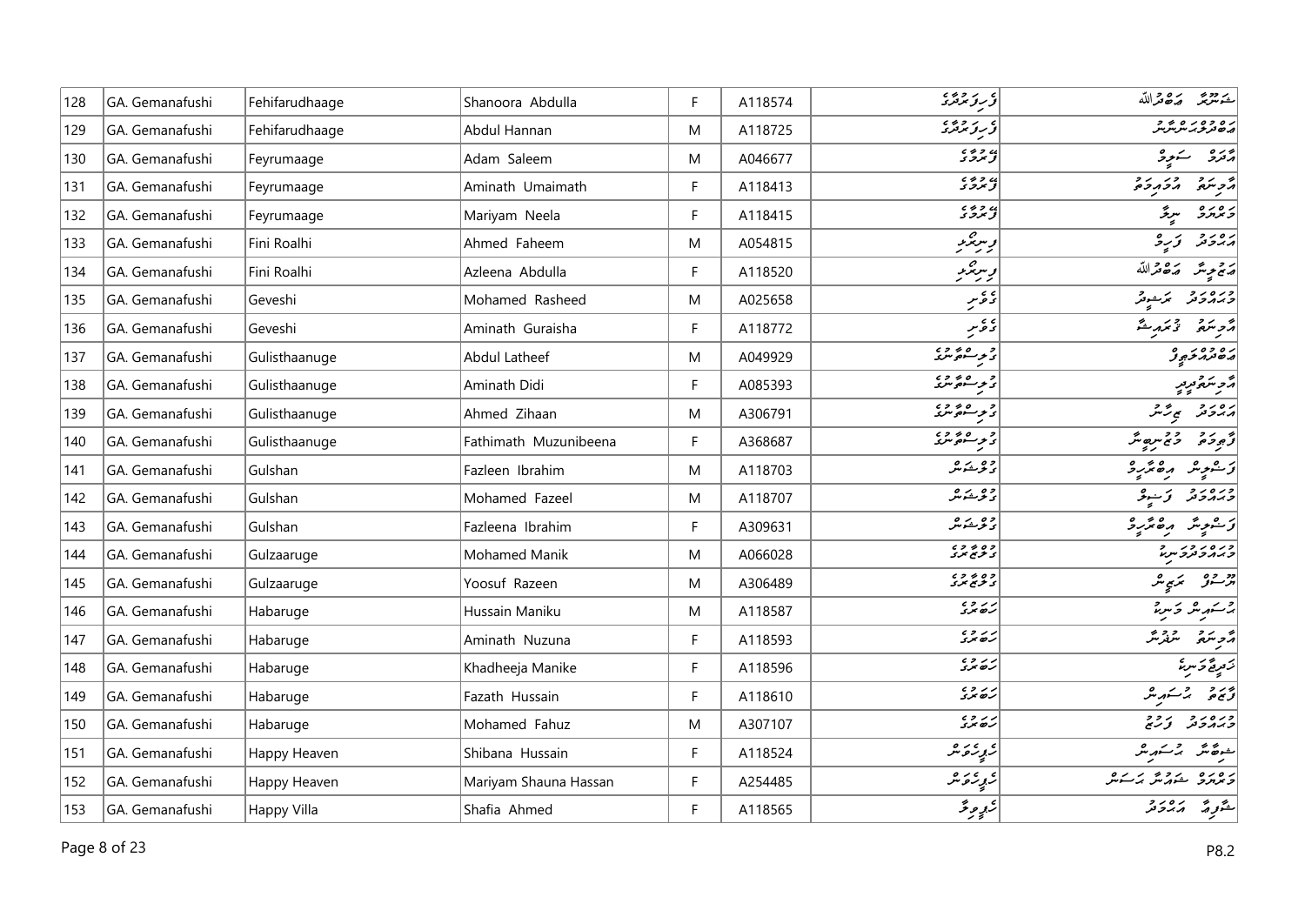| 154 | GA. Gemanafushi | Happy Villa  | Hassan Maniku                         | M           | A118628 | ر<br>روپورنژ                  | ىز سەھەر بىرىد <i>ە</i><br>كە                                 |
|-----|-----------------|--------------|---------------------------------------|-------------|---------|-------------------------------|---------------------------------------------------------------|
| 155 | GA. Gemanafushi | Happy Villa  | Vildhan Hassan                        | M           | A254588 | ر<br>روپورگ                   | ووثرمر برسكر                                                  |
| 156 | GA. Gemanafushi | Happy Villa  | Gishdha Hassan                        | F           | A254591 | ې<br>رېږونژ                   | توسفون الكاسكر                                                |
| 157 | GA. Gemanafushi | Happy Villa  | Mariyam Shifa                         | F           | A254593 | ر<br>روپورگ                   | وحروه حدتمر                                                   |
| 158 | GA. Gemanafushi | Happy Villa  | Ali Ishan Hassan                      | M           | A329709 | ر<br>روپورگ                   | أوسم وينقش برسك                                               |
| 159 | GA. Gemanafushi | Happy Villa  | Mohamed Shatheeh                      | M           | A390262 | ر<br>روپورگ                   | وره رو در و                                                   |
| 160 | GA. Gemanafushi | Havaas       | Abdulla Suhail Hussain<br>Manikufaanu | M           | A118530 | ئەڭرىشە                       | مەھ داللە ئے ئەر ئو جاسكى مور مور ئو ئو                       |
| 161 | GA. Gemanafushi | Havaas       | Naseera Abdulla                       | F           | A118571 | ر پۇر                         | سَرَ-جِسَدَ صَ6ْقَدَاللّه                                     |
| 162 | GA. Gemanafushi | Havaas       | Mohamed Karam Suhail                  | M           | A307036 | ر پۇ شە                       | כנסגב גנס בנגס<br>כמוכנת מיניב היינוגיב                       |
| 163 | GA. Gemanafushi | Hiffaseyhage | Mohamed Aboobakur                     | M           | A082934 | رە ئەسىرى<br>بەھ تۇسىمىسى     | כנסנכ נמנכב<br><i>כג</i> תכ <mark>נ</mark> משש <mark>ע</mark> |
| 164 | GA. Gemanafushi | Hiffaseyhage | Hussain Aboobakuru                    | M           | A118749 | رە دېم دى                     |                                                               |
| 165 | GA. Gemanafushi | Hiffaseyhage | Mohamed Zahir Hussain                 | M           | A118750 | رە دېمەر ،                    | ورەرو ئەرتر رقسكرىش                                           |
| 166 | GA. Gemanafushi | Hiffaseyhage | Zuhuree Hussain                       | M           | A118753 | ارە بەيدىي<br>بەر ئىسىرى      | تحرجي برجستمريش                                               |
| 167 | GA. Gemanafushi | Hiffaseyhage | Fazuna Hussain                        | E           | A118755 | بەر يېزى                      | ۇ جىگە جاسكىرىك                                               |
| 168 | GA. Gemanafushi | Hilihilaage  | Asim Mohamed                          | M           | A062929 | ار وروء<br>رور وء             | ه دره در در                                                   |
| 169 | GA. Gemanafushi | Hilihilaage  | Fathimath Didi                        | $\mathsf F$ | A075287 | ر د رگ <sup>ي</sup><br>ر د رگ | ر<br>رقم بر د موسيد                                           |
| 170 | GA. Gemanafushi | Hilihilaage  | Mariyam Adam                          | $\mathsf F$ | A118460 | ر ور ژُءَ<br>ر                | נסנס שנס                                                      |
| 171 | GA. Gemanafushi | Hilihilaage  | Hawwa Asima                           | $\mathsf F$ | A118728 | ر و ر ۇ ؟<br>بر بر            | رەپە شىدۇ                                                     |
| 172 | GA. Gemanafushi | Hilihilaage  | Ali Muzah                             | M           | A254428 | ر و ر و <sup>ء</sup><br>ر ر ر | $22 - 22$                                                     |
| 173 | GA. Gemanafushi | Hilihilaage  | Mohamed Mifthaah                      | M           | A307210 | ر و ر و <sup>ء</sup><br>ر ر ر | وره رو ده وه.                                                 |
| 174 | GA. Gemanafushi | Hilton       | Shamveel Ibrahim                      | M           | A151069 | ر ژیځ مثر                     | خوي مقتررة                                                    |
| 175 | GA. Gemanafushi | Hilton       | Samoona Ahmed                         | F           | A306918 | ر څو ځو شر                    | سترور بره د و                                                 |
| 176 | GA. Gemanafushi | Hirudhumaage | Aminath Husna                         | F           | A118489 | ر و و د د<br>بر ترتر و د      | أأدوبترة الركاسر                                              |
| 177 | GA. Gemanafushi | Hirudhumaage | Fathimath Nahula                      | F           | A307300 | ر و و و ء<br>ر برترو د        | وَجِعَةٍ مَرْرَبُوَ                                           |
| 178 | GA. Gemanafushi | Hirudhumaage | Mohamed Jazlaan                       | M           | A307302 | ر و و د د<br>ب برترو د        | ورەر در دور<br>دىرمەدىر ئىمگەر                                |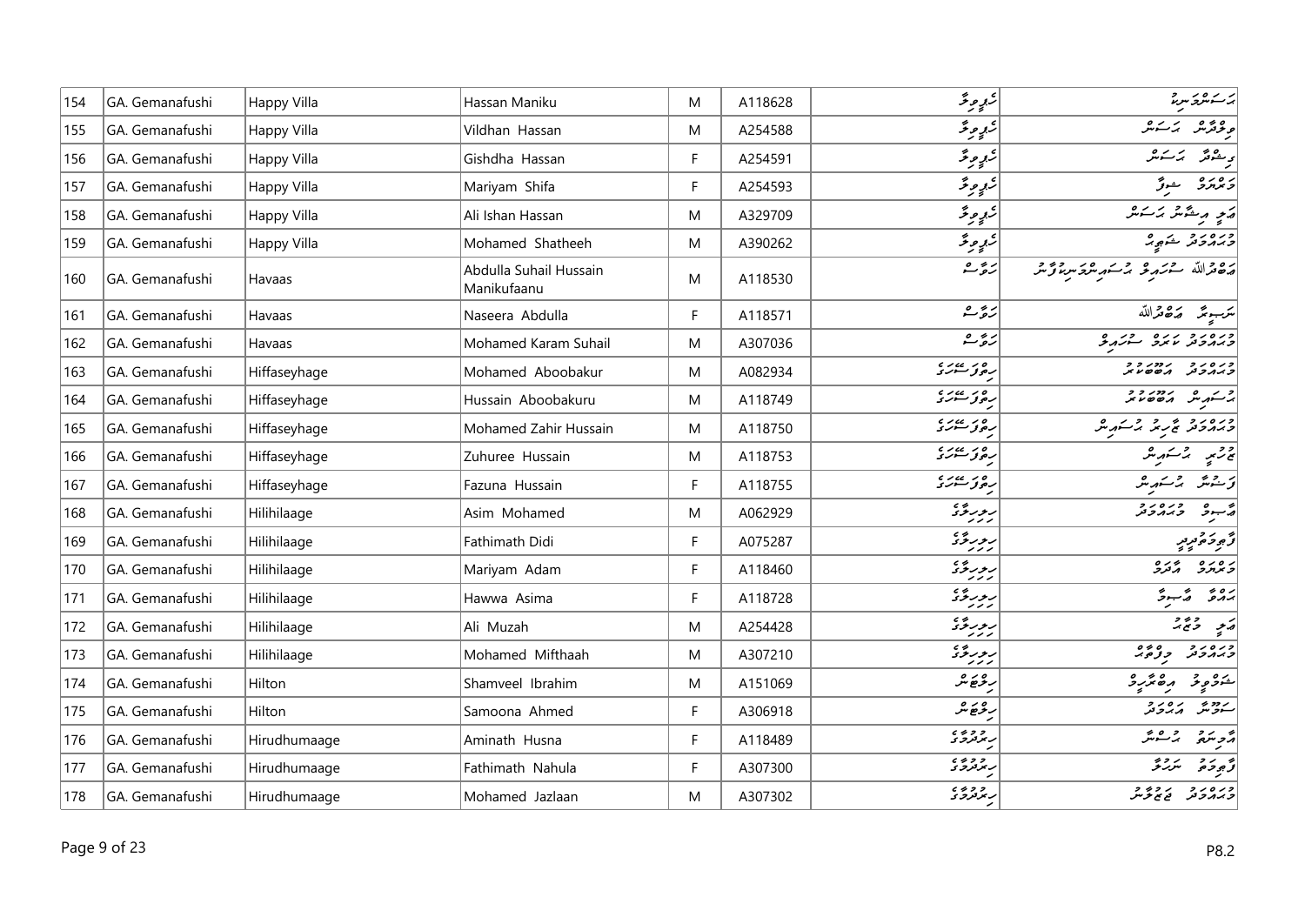| 179 | GA. Gemanafushi | Hirudhumaage      | Aishath Nahzadha       | F  | A307305 |                                  | وأوسفتموه سررج فر                                              |
|-----|-----------------|-------------------|------------------------|----|---------|----------------------------------|----------------------------------------------------------------|
| 180 | GA. Gemanafushi | Hithadhooge       | Mariyam Manike         | F  | A118716 | ر دو ء<br>پ@تری                  | د وړود سره                                                     |
| 181 | GA. Gemanafushi | Hithadhooge       | Ahmed Shafiu           | M  | A252118 | ر دو ء<br>پره تر د               | <i>د ور چه ستوه</i>                                            |
| 182 | GA. Gemanafushi | Hithadhooge       | Hassan Saajin          | M  | A254729 | ر دد :<br>ره ترز                 | برسك ستمعي مثر                                                 |
| 183 | GA. Gemanafushi | Hithadhooge       | Hussein Hamdhaan       | M  | A309674 | ر دو ء<br>ره تر د                | ج ڪهر شرق ڪافرنگر                                              |
| 184 | GA. Gemanafushi | Hithadhooge       | Aishath Minha          | F  | A309675 | ر دو ء<br>پره تر د               | أقهر شدة ويترج                                                 |
| 185 | GA. Gemanafushi | Hithadhooge       | Ali Minhaanu           | M  | A309676 | ر دد :<br>ره تر د                | أأوالمح والمرمية                                               |
| 186 | GA. Gemanafushi | Hithaffinivaage   | Aslam Hussain          | M  | A066729 | ىرە ئىروپىرى ئى                  | رەرە جەسىر                                                     |
| 187 | GA. Gemanafushi | Hithaffinivaage   | Aminath Didi           | F  | A118406 | رىر ئىر بىر قەتمى                | <br>  پژو سکونونو<br>  پ                                       |
| 188 | GA. Gemanafushi | Hithaffinivaage   | Hussain Maniku         | M  | A118715 | رۇشۇر بىرقە ئ                    | جر سنهر مركز سررة<br>م                                         |
| 189 | GA. Gemanafushi | Hithaffinivaage   | Ismail Shafeeg         | M  | A147347 | رىم ترو بىرىمى<br>رىم ترو بىرىمى | ر شۇرچى سەرچ                                                   |
| 190 | GA. Gemanafushi | Hithaffinivaage   | Asiyath Nazeema        | F. | A252201 | ىرە ئىروپىرى ئى                  | و سور در در در در در دارد.<br>امر سرد در سرد در در در دارد کرد |
| 191 | GA. Gemanafushi | Hithaffinivaage   | Umar Arushad           | M  | A254355 | رەڭروپىرەتچ                      | ورو دورو                                                       |
| 192 | GA. Gemanafushi | Hithaffinivaage   | Aishath Nasra          | F  | A306502 | رە <sup>2</sup> رىرىدۇ ئ         | ۇرمىشكە سىربىر                                                 |
| 193 | GA. Gemanafushi | Hithaffinivaage   | Fathmath Asra          | F  | A306504 | رە تروپىر <i>ە</i> ئ             | أوجوجو أراقع                                                   |
| 194 | GA. Gemanafushi | Hithaffinivaage   | Shifra Hussain         | F  | A306505 | رە ئەر سرەڭ                      | أخوقرنتى الرحشريش                                              |
| 195 | GA. Gemanafushi | Huravee           | Hassan Solih           | M  | A132180 | رحمتر محي                        | ىزىكىش بىگىرچ                                                  |
| 196 | GA. Gemanafushi | Huravee           | Aishath Shurufa        | F  | A254318 | رحمتر مو                         | و ديگر د دور<br>مارڪو شمر                                      |
| 197 | GA. Gemanafushi | Huravee           | Ahmed Nafees           | M  | A306435 | ترتزء                            | رورو سَعِيتْ                                                   |
| 198 | GA. Gemanafushi | Huravee           | Ali Naail              | M  | A306436 | اشتمعي                           | ړنې شمړنځ                                                      |
| 199 | GA. Gemanafushi | Huravee           | Mariyam Rasheedha      | F  | A306834 | رحمزمو                           | ر ہ ر ہ<br>تر بربر تر<br>ىر بەيەتىر<br>ئ                       |
| 200 | GA. Gemanafushi | Javaahiru Vaadhee | Khadeeja Ibrahim       | F  | A089774 | ئە ئۇ يە ئەرگە                   | زَ بِرِيعٌ مِنْ مُرْرِدْ                                       |
| 201 | GA. Gemanafushi | Javaahiru Vaadhee | Fathimath Ibrahim Didi | F  | A118523 | ئەقەر بىرقەمدٍ                   | ومجمع معدد ومرمر                                               |
| 202 | GA. Gemanafushi | Javaahiru Vaadhee | Rahmathullah Ibrahim   | M  | A330580 | ئەقرىر قرقرىيە                   | برەبرە الله مەھەربە                                            |
| 203 | GA. Gemanafushi | Kashmeeru Vaadhee | Mohamed Didi           | M  | A075286 | ئەشەھ برۇ تېر                    | ------<br>  ژبر د ژبربر<br>                                    |
| 204 | GA. Gemanafushi | Kashmeeru Vaadhee | Mariyam Najiya         | F  | A118540 | يَدْ شَعْرٍ مِرْءً مَدِ          | رەرە شجار                                                      |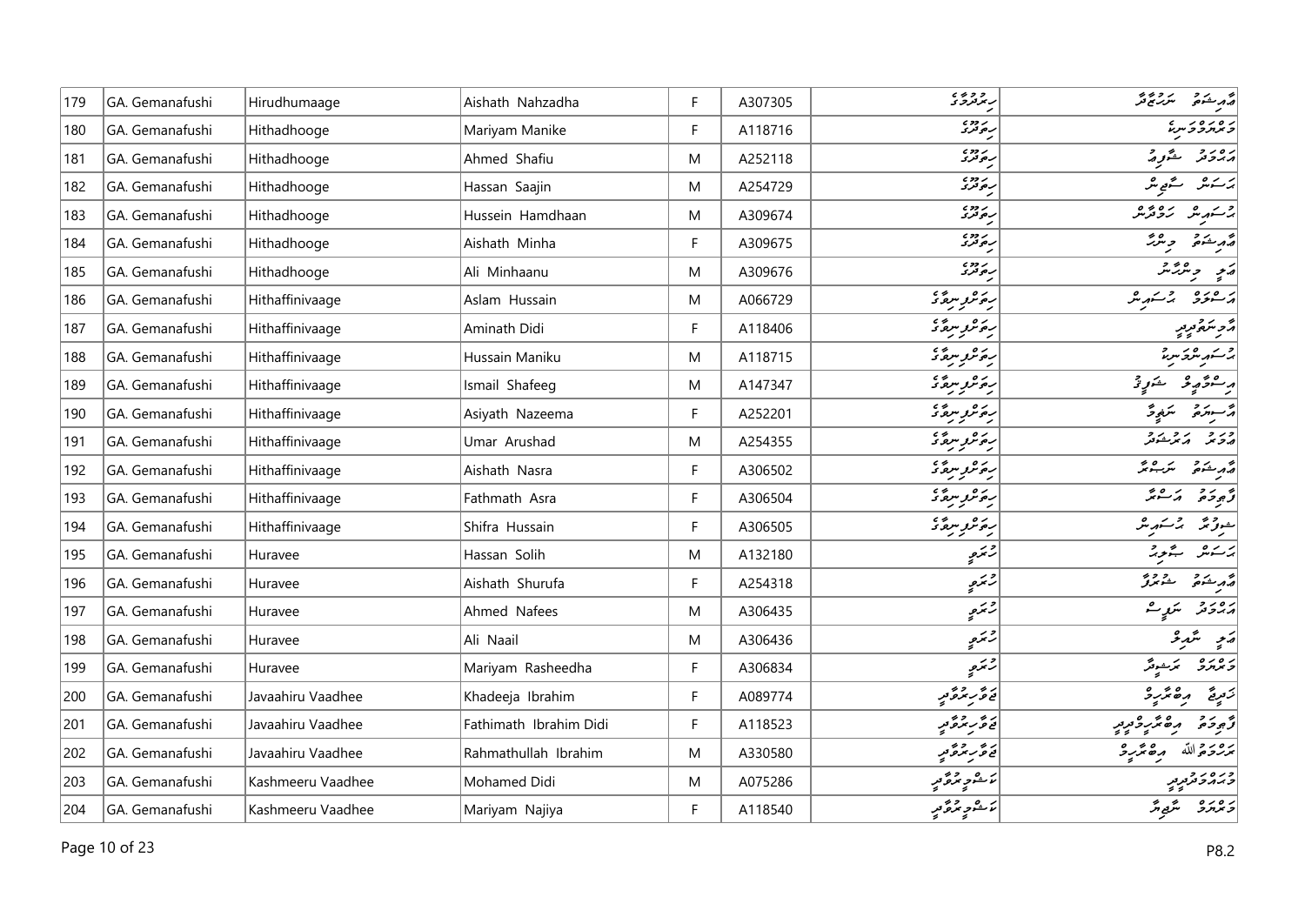| 205 | GA. Gemanafushi        | Kashmeeru Vaadhee | Aminath Didi         | F           | A118577 | ئەشقىر ترەڭ تېر                                                                                         | ۇ جە ئىر تەر<br>سىر ئىس ئەسىر                                       |
|-----|------------------------|-------------------|----------------------|-------------|---------|---------------------------------------------------------------------------------------------------------|---------------------------------------------------------------------|
| 206 | <b>GA. Gemanafushi</b> | Kashmeeru Vaadhee | Zuhudha Hussain      | E           | A254581 | ر کے دیے تع <sub>م</sub> ر                                                                              | دور جنگهر شد.<br>محمد شده برگر                                      |
| 207 | GA. Gemanafushi        | Kashmeeru Vaadhee | Hussain Manik        | M           | A330364 | ر<br>سن الله عن الله من الله من الله من الله الله من الله من الله من الله من الله من الله من الله من ال | جر سکه مرکز شرید<br>م                                               |
| 208 | GA. Gemanafushi        | Lainoofarumaage   | Ahmed Mohamed Didi   | M           | A111919 | د په دور وه ،<br>نوم سرو برو د                                                                          |                                                                     |
| 209 | GA. Gemanafushi        | Lainoofarumaage   | Mohamed Agleem       | M           | A115816 | تەرەپىر دەپ                                                                                             | כנים בי הפיתים                                                      |
| 210 | GA. Gemanafushi        | Lainoofarumaage   | Aishath Moosa Didi   | F           | A118765 | ى پەر دەپ<br>ئىمەسلامرى                                                                                 |                                                                     |
| 211 | GA. Gemanafushi        | Lainoofarumaage   | Arifa Ahmed          | F           | A254304 | ى پەر دەپرى<br>ئىمەسىرىسى ئ                                                                             | ە بوق مەددى                                                         |
| 212 | GA. Gemanafushi        | Lainoofarumaage   | Ageeda Ahmed         | $\mathsf F$ | A306347 | تەر «دىر دە»،<br>ئەر سرگە ئىرىرى                                                                        | أرتي قرائد ورو                                                      |
| 213 | GA. Gemanafushi        | Leena Hiya        | Abdul Latheef        | M           | A114130 | وبتزريز                                                                                                 | ره وه ر<br>مەھەرمەنچە بى                                            |
| 214 | GA. Gemanafushi        | Leena Hiya        | Mariyam Latheefa     | F           | A118763 | وپتزریز                                                                                                 | دەرە كەبۇ                                                           |
| 215 | GA. Gemanafushi        | Lily Villa        | Imad Mohamed         | M           | A118764 | ىرىپەرگە<br>رەپر                                                                                        | ورقتر وره دو                                                        |
| 216 | GA. Gemanafushi        | Lily Villa        | Abdul Raheem Mohamed | M           | A118774 | ا و و ه گر<br><u>رو ر</u>                                                                               | و ر ه ر و<br>تر پر ژ تر<br>ره وه ر<br>په څرم بربر د                 |
| 217 | GA. Gemanafushi        | Lily Villa        | Aishath Gasim        | F           | A118775 | ووەر                                                                                                    | وحمر يشكرها المحاسبة                                                |
| 218 | GA. Gemanafushi        | Lily Villa        | Ajwad Abdul Raheem   | M           | A306400 | ىزىۋە ئ <sup>ۇ</sup>                                                                                    | ג כגב גם כם גם<br>גבו בשנג הגול                                     |
| 219 | GA. Gemanafushi        | Lily Villa        | Aminath Ageela       | $\mathsf F$ | A306401 | ووەر                                                                                                    | أأرجع أأتبو                                                         |
| 220 | GA. Gemanafushi        | Lily Villa        | Ameeza Abdul Raheem  | F.          | A306402 | ووەر                                                                                                    |                                                                     |
| 221 | GA. Gemanafushi        | Lilyge            | Ali Akbar            | M           | A118677 | مومونی<br>مربو                                                                                          | $\begin{pmatrix} 2 & 2 & 3 \\ 2 & 2 & 3 \\ 3 & 4 & 5 \end{pmatrix}$ |
| 222 | GA. Gemanafushi        | Lilyge            | Aminath Manike       | F           | A118684 | مومونی<br>مربو                                                                                          | ە ئەسىم ئەسرىئە                                                     |
| 223 | GA. Gemanafushi        | Lilyge            | Muhammad Saddam      | M           | A125144 | مومورگا<br>مربو                                                                                         | ر ۵ ۵ و ۵<br><i>۱۰۰۰ تر</i> ح<br>و ر ه ر د<br>تر پر ژ تر            |
| 224 | GA. Gemanafushi        | Lilyge            | Sham Hassan          | M           | A254712 | مومونی<br>مربو                                                                                          | ڪ <i>ڙو پرڪير</i>                                                   |
| 225 | GA. Gemanafushi        | Lilyge            | Ahmed Misr           | M           | A309618 | موموتى<br>مرتو                                                                                          | رەرو جىگى                                                           |
| 226 | GA. Gemanafushi        | Lucky             | Masood Mohamed       | M           | A078743 | ځوسه                                                                                                    | و ر ه ر و<br>تر پر ژ تر<br>ر دو دو د<br>تر سوړنور                   |
| 227 | GA. Gemanafushi        | Lucky             | Mariyam Shakeela     | F           | A118639 | لخبر                                                                                                    | رەرە خىرگە                                                          |
| 228 | GA. Gemanafushi        | Lucky Star        | Ahmed Rushdhy        | M           | A061078 | <br>  د پېړ سفیقۍ                                                                                       | پره پر چه چیمبر<br>  پر پر چر چیمبر                                 |
| 229 | GA. Gemanafushi        | Lucky Star        | Rusthum Rushdhee     | M           | A330607 | ئەربەم ئەرەپىر                                                                                          | پر مربره<br>مرسوبر                                                  |
| 230 | GA. Gemanafushi        | Lucky Star        | Faazil Rushdhy       | M           | A330610 | <sub>تحریب</sub> صفح بر                                                                                 | أؤسوفر المرشوس                                                      |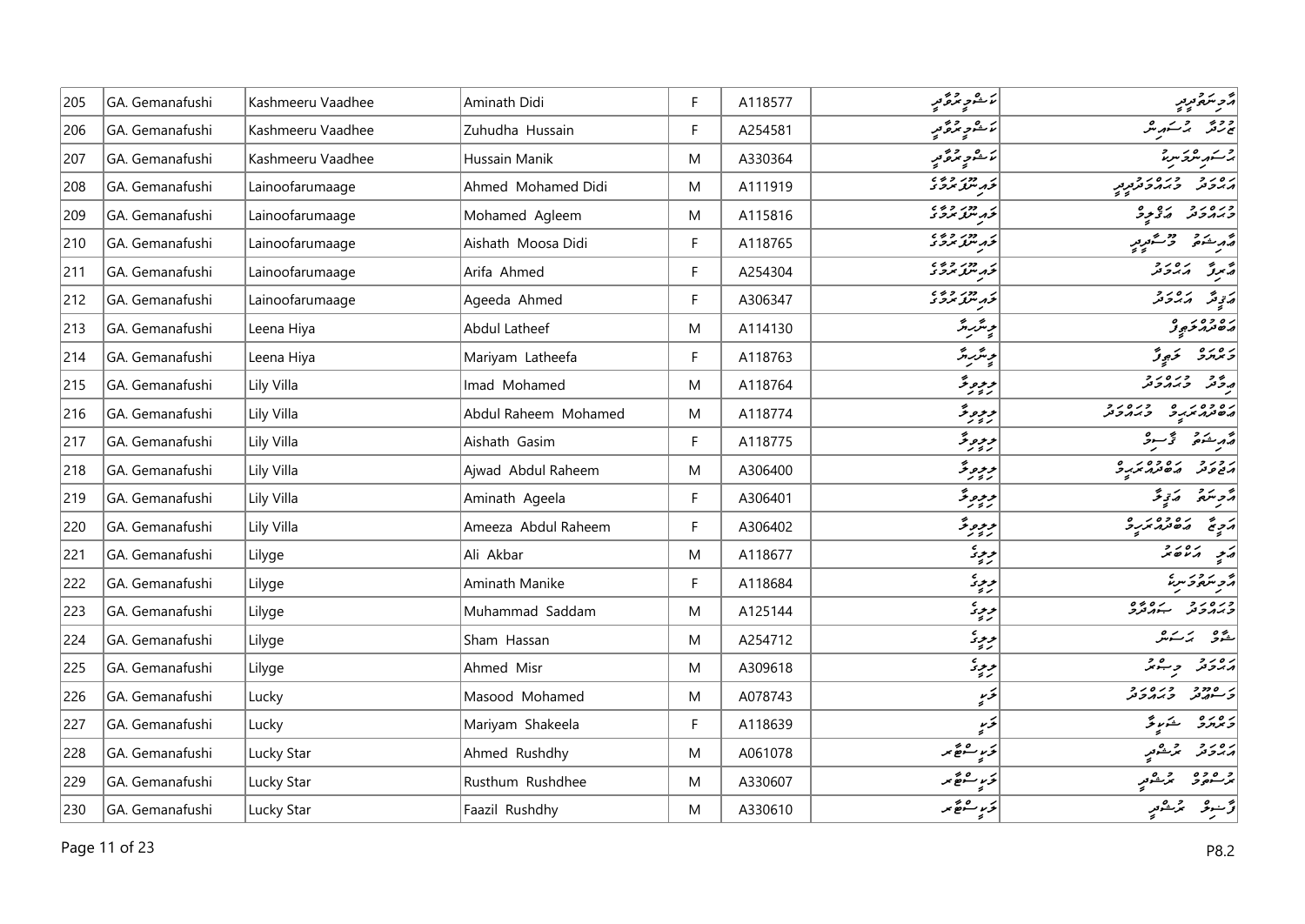| 231 | GA. Gemanafushi | Mabusthaanuge  | Hussain Thakurufaanu  | M         | A118545 | ر و ه ه و و و<br>تر ته شوه مرد       | ج سے مرضوع مرتب مر                      |
|-----|-----------------|----------------|-----------------------|-----------|---------|--------------------------------------|-----------------------------------------|
| 232 | GA. Gemanafushi | Mabusthaanuge  | Khadheeja Hussain Ali | F         | A118546 | ر و ه ه و و ،<br>و ت <i>ه س</i> وړس  | ر<br>تاريخ بر سور شركة برايج            |
| 233 | GA. Gemanafushi | Mabusthaanuge  | Mariyam Faanu         | F         | A329495 | ر و ه ه و و ،<br>و ته سوه سرد        | ر ە رەپر <del>ە</del>                   |
| 234 | GA. Gemanafushi | Maizaan        | Ahmed Maniku          | M         | A120908 | ئەرىئ <sup>ى</sup> ر                 | ر ە ر د ر د<br>ג ژ ژ تر ژ سربا          |
| 235 | GA. Gemanafushi | Maizaan        | Shehenaz Ibrahim      | F         | A128023 | ئەرىئ <sup>ى</sup> ر                 | ے وہ مقررہ                              |
| 236 | GA. Gemanafushi | Malas          | Fathimath Thahmeena   | F         | A118595 | ىر ئەر<br>م                          | قەدە مۇرەپتر                            |
| 237 | GA. Gemanafushi | Meenaazu       | Dhon Thuththu         | ${\sf M}$ | A118744 | حريثرنج                              | پر ه و ه و<br>ترسرچ پر چ                |
| 238 | GA. Gemanafushi | Moonimaage     | Hassan Rasheed        | ${\sf M}$ | A026067 | دو<br>ترسرچری                        | ىركىكى ئىرىدىم                          |
| 239 | GA. Gemanafushi | Muraakige      | Ibrahim Mohamed       | M         | A118699 | د پر په<br>حربر بر په                | و رە ر د<br><i>د بە</i> پەر<br>ەھ ئۈر ۋ |
| 240 | GA. Gemanafushi | Mushthareege   | Mohamed Nafiz         | M         | A105779 | و شور <sub>مور</sub> ی<br>حرشو موری  | وره رو گروه                             |
| 241 | GA. Gemanafushi | Nafaa          | Fathimath Nadheema    | F         | A161829 | سرتر                                 | و څمو څه د<br>سرتورگر                   |
| 242 | GA. Gemanafushi | Nafaa          | Ahmed Didi            | M         | A253529 | سَرَدٌ                               | ر ەر دېرىر<br>مەركىرىرىر                |
| 243 | GA. Gemanafushi | New Line       | Mohamed Waseem        | M         | A012625 | سرړې شر                              | ورەرو رىيو                              |
| 244 | GA. Gemanafushi | New Line       | Fathimath Ramla       | F         | A118748 | سرە ئۇرىتر                           | ژودۇ ئەدۇ                               |
| 245 | GA. Gemanafushi | New Line       | Ahmed Vaarish Waseem  | ${\sf M}$ | A388037 | سرچمرینگ                             | رەرو ۋىرىش كەسپى                        |
| 246 | GA. Gemanafushi | Night Star     | Ilyas Abdulla         | ${\sf M}$ | A082856 | سَمَدِ ڪَ سُڪ تَعر                   | مكرمر مكافرالله                         |
| 247 | GA. Gemanafushi | Nookokaage     | Mariyam Azeema        | F         | A094471 | وویو پر پر<br>سربر بر <sub>ک</sub>   | ئەنگەر ئ<br>ر پر پچ پ                   |
| 248 | GA. Gemanafushi | Nookokaage     | Aishath Didi          | F         | A102339 | وویر بر بر<br>سربر بر بر             | ا په کار شوه تو تو په په ا              |
| 249 | GA. Gemanafushi | Nookokaage     | Dhunya Ibrahim        | F         | A309420 | وویو پر ہ<br>سربر بر <sub>ک</sub>    |                                         |
| 250 | GA. Gemanafushi | Nooraaneemaage | Khalid Hussain        | M         | A100142 | چرچمبردمجر<br>سرچر <sub>و</sub>      | برسەمەرىش<br>رٌ وِ تَرُ                 |
| 251 | GA. Gemanafushi | Nooraaneemaage | Ibrahim Didi          | M         | A102861 | دو پر پره<br>سرچر <sub>س</sub> رچري  | ر ه ټر روبرد<br>د                       |
| 252 | GA. Gemanafushi | Nooraaneemaage | Hussain Didi          | ${\sf M}$ | A118549 | دو پر پره<br>سرپر سرچري              | ر<br>بر سکور میگرورد<br>بر سکور سی      |
| 253 | GA. Gemanafushi | Nooraaneemaage | Sameena Hussain       | F         | A118554 | دو پر دی<br>سرپر سرچري               | سكويتر المسكريتر                        |
| 254 | GA. Gemanafushi | Nooraaneemaage | Sharidha Hussain      | F         | A118556 | در پر پر دی<br>سرچر <sub>سر</sub> دی | شەرقە بەسىر ش                           |
| 255 | GA. Gemanafushi | Nooraaneemaage | Shadhiya Hussain      | F         | A118557 | دو پر پروگر<br>سرچر                  | شەرىر برگىرىر                           |
| 256 | GA. Gemanafushi | Nooraaneemaage | Khalida Hussain       | F         | A306640 | دو په ده و                           | گرونگر الاسکهرینگر                      |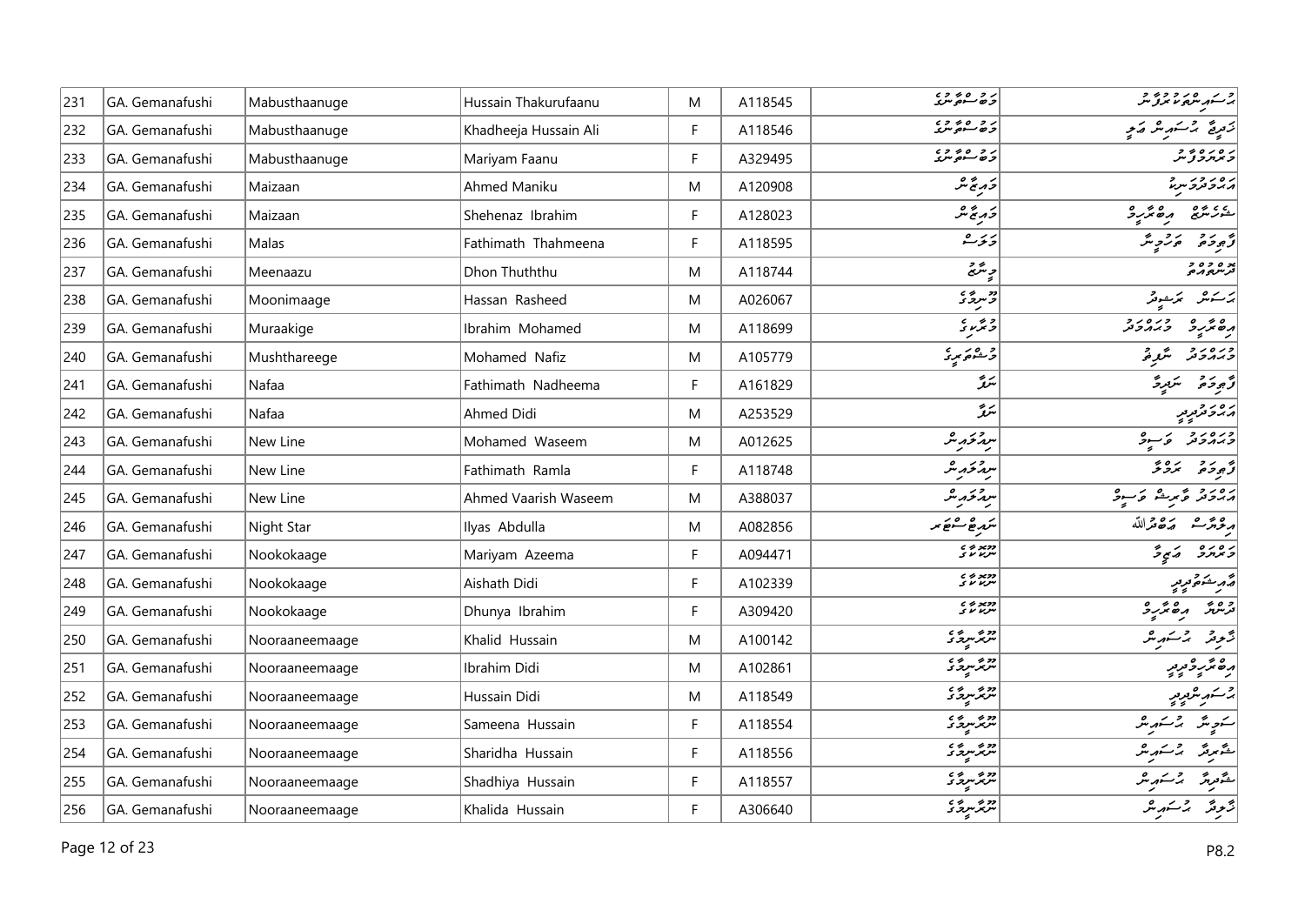| 257 | GA. Gemanafushi | Nooraaneemaage   | Ahmed Shihaam           | M           | A306641 | دوره پره<br>سرپر سرچري          | $\frac{55}{2}$ $\frac{252}{2}$                                 |
|-----|-----------------|------------------|-------------------------|-------------|---------|---------------------------------|----------------------------------------------------------------|
| 258 | GA. Gemanafushi | Nooreege         | Mohamed Didi            | M           | A118692 | دد<br>مترسری                    | وره رو<br>د پر پر ترترتر                                       |
| 259 | GA. Gemanafushi | Nooreege         | Nifza Mohamed Didi      | F           | A118693 | دد<br>مترسمونه                  | ره و در در در در در در است.<br>مرکز <i>د د د د د در در پ</i> ر |
| 260 | GA. Gemanafushi | Nooreege         | Ahmed Inayath           | M           | A252197 | دد<br>مترسمو بر                 | ره رو په عرو                                                   |
| 261 | GA. Gemanafushi | Nooreege         | Ismail Rifuath          | M           | A309584 | دد<br>مترسری                    | مر شو په در در                                                 |
| 262 | GA. Gemanafushi | Nooreege         | Ibrahim Muaviyath       | M           | A309585 | دد<br>مترسمي د                  |                                                                |
| 263 | GA. Gemanafushi | Nooreege         | Aishath Naveela Mohamed | $\mathsf F$ | A309586 | دد<br>مترسمي د                  | مەرشۇم سوڭ 3000 د                                              |
| 264 | GA. Gemanafushi | Ocean Beach      | Ahmed Faisal            | M           | A069258 | أكمشكوهم                        | ورود ورباد                                                     |
| 265 | GA. Gemanafushi | Ocean Beach      | Fathimath Fardheema     | F.          | A309418 | أركشة مثرجة كالحجر              | وتجوختم وترميرة                                                |
| 266 | GA. Gemanafushi | Oceanreed        | Aishath Latheefa        | F           | A118761 | م<br>مشاه مرسم محمد             | ۇ مەشەقى<br>خبجوتر                                             |
| 267 | GA. Gemanafushi | Oceanreed        | Ibrahim Ramzee          | M           | A132967 | م شەھرىيە ق                     | ە ھەتمەر 2<br>س<br>برومج                                       |
| 268 | GA. Gemanafushi | Park Way         | Mariyam Maseeha         | F           | A352072 | یو رہ<br>بو بورا ح              | ر ه ر ه<br>د بر در<br>ى سەرىج<br>ئ                             |
| 269 | GA. Gemanafushi | Raiyvilaage      | Shifza Ibrahim          | $\mathsf F$ | A118408 | ىرە ھەتىي<br>ئىرقۇمۇتى          | برە ئۆر ۋ                                                      |
| 270 | GA. Gemanafushi | Raiyvilaage      | Khadeeja Manike         | $\mathsf F$ | A118409 | ره وي<br>مر <sub>حو</sub> مونځو | زَ مَرِيحٌ تَرْ سِرْءً                                         |
| 271 | GA. Gemanafushi | Raiyvilaage      | Ibrahim Ali Didi        | M           | A118450 | ره<br>مر <sub>حو</sub> مونور    | رەپرى كېرىرىر                                                  |
| 272 | GA. Gemanafushi | Raiyvilaage      | Shizna Ibrahim          | F           | A306433 | ره وي<br>مر <sub>حو</sub> مونځو |                                                                |
| 273 | GA. Gemanafushi | Rasrana          | Fazeen Ibrahim          | M           | A118538 | ىر ھەيرىئە                      | ەھ ئۈر ۋ<br>  ئۇ يې شر                                         |
| 274 | GA. Gemanafushi | Rasrana          | Aishath Azra            | F           | A118663 | ىر ئەيرىئە                      | و مر شو د<br>مر<br>ر ە بە<br>ھ.نرىر                            |
| 275 | GA. Gemanafushi | Reason           | Hawwa Athifa            | F           | A118661 | ایږیږ                           | رەپە ئەبور                                                     |
| 276 | GA. Gemanafushi | Reason           | Iqbal Mohamed           | M           | A118739 | ىيەىچ مىگە                      | و ره ر و<br><i>د بر</i> د تر<br>د ڏھڻو                         |
| 277 | GA. Gemanafushi | <b>Reef Side</b> | Mohamed Manik           | M           | A118618 | ىيە ئۇ سىمبر ؟                  | כנסנכנקית<br>הממכת כית                                         |
| 278 | GA. Gemanafushi | <b>Reef Side</b> | Hamza Mohamed           | M           | A118620 | پروېسره                         | وره رو<br>تربر پر تر<br>ر ه و.<br>پرونج                        |
| 279 | GA. Gemanafushi | Reef Side        | Mahdee Mohamed          | M           | A118621 | ېږ ژ سکه د ه<br>په              | ار و دره در ور د                                               |
| 280 | GA. Gemanafushi | <b>Reef Side</b> | Fathimath Didi          | F           | A306546 | ېږ ژ سکه د ؟<br>په              | و<br>ترجوحر توسير<br>المحركي                                   |
| 281 | GA. Gemanafushi | <b>Reef Side</b> | Zamath Mohamed          | M           | A306548 | ېږ ژ سکه د ؟<br>په              | و ر ه ر د<br>تر پر ژنر<br>ر ه ر د<br>مح تر در ح                |
| 282 | GA. Gemanafushi | Reef Side        | Aminath Raufath         | F           | A306549 | ىيە بۇ سەر ؟<br>ئە              | و در در در د                                                   |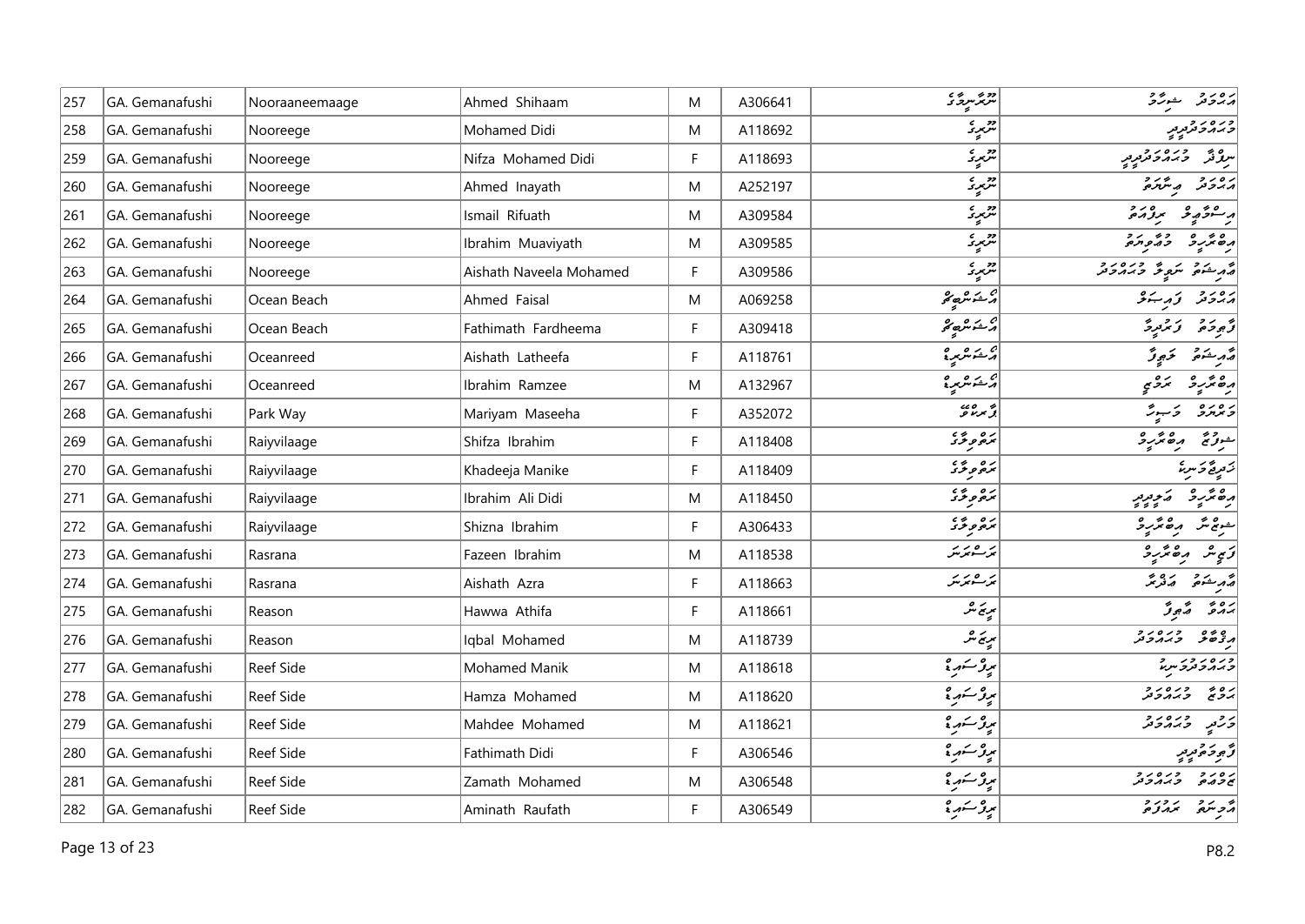| 283 | GA. Gemanafushi | <b>Reef Side</b> | Huzaimath Mohamed       | M  | A329888 | ىيە ئۇ سىھرى                  | 21017 2112                                               |
|-----|-----------------|------------------|-------------------------|----|---------|-------------------------------|----------------------------------------------------------|
| 284 | GA. Gemanafushi | Rihidhoadhi      | Mohamed Zahir           | M  | A105976 | بور فرگر<br>مرکز              | ورور و و د                                               |
| 285 | GA. Gemanafushi | Rihidhoadhi      | Fathimath Zilma         | F. | A118552 | برردگرمر                      | تزوذة بإذذ                                               |
| 286 | GA. Gemanafushi | Rihiveli         | Ahmed Ali Didi          | M  | A118479 | بررءً و                       | رورو كروبربر<br>كەبرى كەن                                |
| 287 | GA. Gemanafushi | Rihiveli         | Mariyam Inaya Ahmed     | F. | A254576 | بررءً و                       | מסגם המוצא הסגב<br>  במחבר הייתול המביע                  |
| 288 | GA. Gemanafushi | Rindheli         | Abdulla Zubair          | M  | A061029 | ابرسونگر<br>س                 | مَدْهُ مَرَاللّه بِمَنْ مِرْ مِرْ                        |
| 289 | GA. Gemanafushi | Rindheli         | Aishath Hussain Ali     | F  | A118553 | ا <sub>مرسوم</sub> ر<br>په    | وأمر يشمط بركستمر بكر وكبير                              |
| 290 | GA. Gemanafushi | Roalhi           | Ibrahim Muneer          | M  | A001602 | ص<br>محرمر                    | رە ئەرە - 3 مەيد<br>19 ئەرە - 5 مەيد<br>ئەرە - 5 مەمەد - |
| 291 | GA. Gemanafushi | Roashaneege      | Wafir Mohamed           | M  | A118515 | ە<br>ئىرىشەسرى                |                                                          |
| 292 | GA. Gemanafushi | Roashaneege      | Mariyam Shashma         | F. | A307326 | ە<br>ئىرىشەس <sub>ى</sub> رى  | رەرە ئەشەر                                               |
| 293 | GA. Gemanafushi | Roashaneege      | Mohammed Muzammil Wafir | M  | A307327 | مرڪسري<br>مرڪس <sub>و</sub> ر | כממכת כשמכל פציב                                         |
| 294 | GA. Gemanafushi | Seenuge          | Abdulla Basheer         | M  | A038663 | سويىي                         | رە داللە ھەدىر<br>مەھىراللە ھەدىر                        |
| 295 | GA. Gemanafushi | Seenuge          | Ibrahim Irshad          | M  | A062922 | سەپىرى                        | תפת כ התיימה                                             |
| 296 | GA. Gemanafushi | Seenuge          | Hawwa Didi              | F  | A118576 | سومبر<br>پوسر                 | ر ە ئە<br>بەھەتە بويىر                                   |
| 297 | GA. Gemanafushi | Seesange         | Ahmed Niyaz             | M  | A089718 | اب مەنتەپىر<br>پە             | رەرو سرگە                                                |
| 298 | GA. Gemanafushi | Seesange         | Aminath Didi            | F  | A118606 | سەسەھرى                       | ۇ يەسكە قىرىر<br>مەسكە ئەسم                              |
| 299 | GA. Gemanafushi | Seesange         | Ali Riyaaz              | M  | A118607 | اب مەسىر<br>ئ                 | ړې مرمرگ                                                 |
| 300 | GA. Gemanafushi | Seesange         | Fathmath Niyasha        | F. | A254635 | اب مەسىر<br>پە                | رًّمُودَةً سِرَّتْ                                       |
| 301 | GA. Gemanafushi | Siyaahath        | Aishath Mareena         | F  | A116635 | سودتر د                       | و مر د شوه<br>د کر<br>ۇ ئېرىتر                           |
| 302 | GA. Gemanafushi | Soma             | Mariyam Nahidha         | F. | A118423 | جعج                           | ر ه ر ه<br>د بربر د<br>سَّرَر تَرَّ                      |
| 303 | GA. Gemanafushi | Soma             | Ahmed Jameel            | M  | A118506 | حيوته                         | رورو كالمحالج                                            |
| 304 | GA. Gemanafushi | Soma             | Aishath Difna           | F  | A254358 | حيو                           | وكرمشكم ورقائر                                           |
| 305 | GA. Gemanafushi | Soma             | Mohamed Jaaveedh        | M  | A306514 | حيوته                         | <i>ورەرو</i> ق <sub>ۇ</sub> مۇ                           |
| 306 | GA. Gemanafushi | Soma             | Ali Jaamiu              | M  | A306516 | مشوشح                         | $\begin{array}{cc} 2 & 2 & 2 \\ 2 & 2 & 2 \end{array}$   |
| 307 | GA. Gemanafushi | Sosun ge         | Abdulla Faisal          | M  | A041689 | <u>مى ئەيرو ،</u>             | 205 مرالله<br>وَمرِ يَدَى                                |
| 308 | GA. Gemanafushi | Sosun ge         | Fathimath Dhiye         | F  | A306315 | <u>م</u> مەسىرى               | وٌجوحَ جُوبرگر                                           |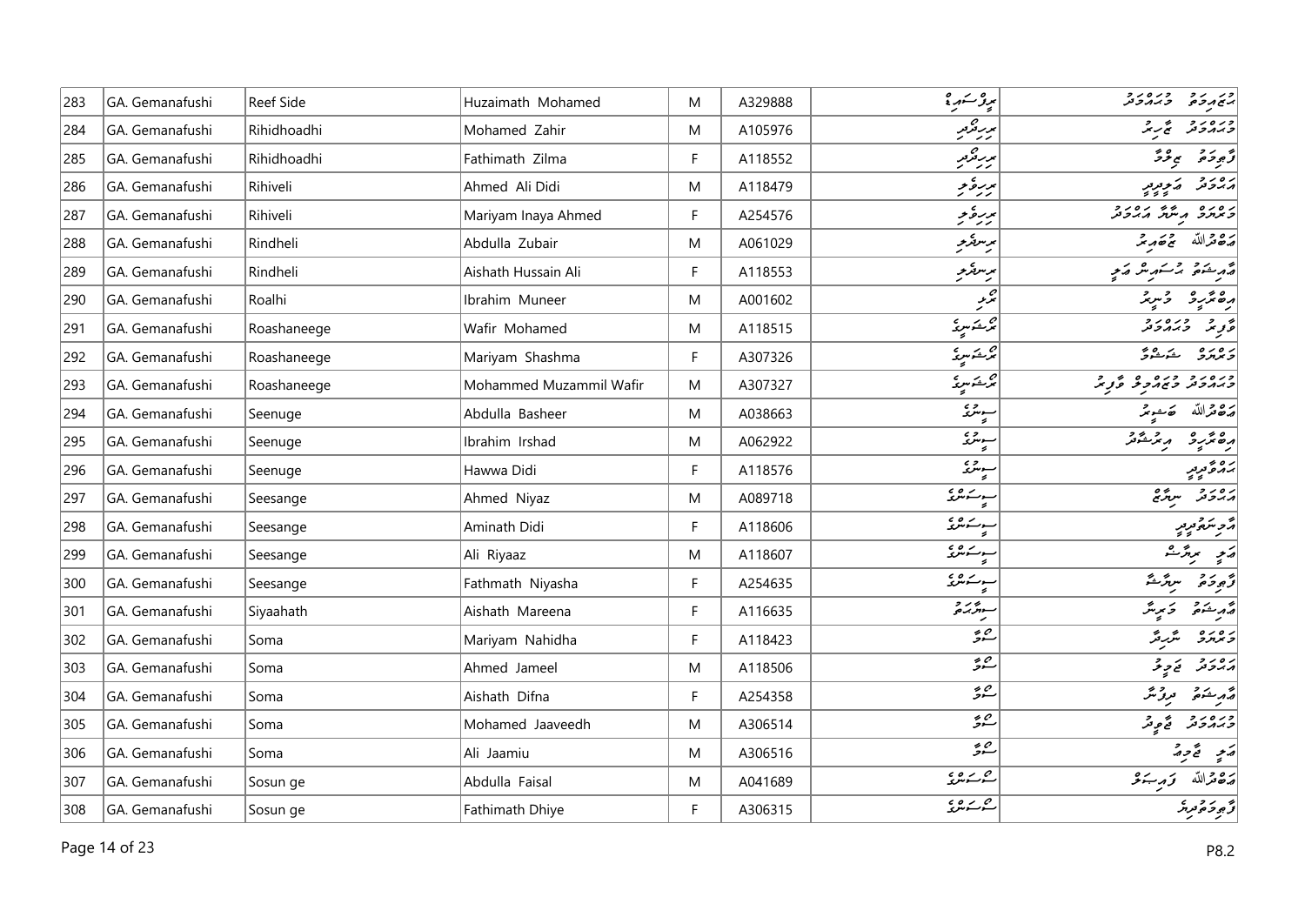| 309 | GA. Gemanafushi | Starlin                | Ali Ziyad          | M         | A076981 | <u>صوغ برمر</u> شر                  | ړې مخ پر                                                |
|-----|-----------------|------------------------|--------------------|-----------|---------|-------------------------------------|---------------------------------------------------------|
| 310 | GA. Gemanafushi | Starlin                | Haleema Ahmed      | F         | A118757 | <u>شوءَ</u> <sub>مرمو</sub> ير      | بزيرة                                                   |
| 311 | GA. Gemanafushi | Starlin                | Mausooma Abdulla   | F         | A306341 | <u>شوءَ برمر</u> شر                 | ر و دوه<br>وړ ښون<br>مەھىراللە                          |
| 312 | GA. Gemanafushi | Sun Shain              | Amir Ali           | M         | A088872 | ر<br>سەنگە يىقىمە بىر               | وترىر<br>ەنىر                                           |
| 313 | GA. Gemanafushi | Sun Shain              | Agma Hussain       | F         | A147532 | ر<br>سەنگە شەمرىكى                  | پر بڑ بڑ<br>م <i>رک</i> بڑ<br>جرسئهرینگ                 |
| 314 | GA. Gemanafushi | Thimaaveshi            | Aminath Agleema    | F         | A153214 | موڅ ځو سر                           | ړ څر سره<br>برتج وگ                                     |
| 315 | GA. Gemanafushi | Thimaaveshi            | Mohamed Agleem     | M         | A252121 | ودڅوېر                              | ورەرو رەپوۋ                                             |
| 316 | GA. Gemanafushi | Thousand Flower        | Moosa Ibrahim      | ${\sf M}$ | A101967 | ر و ر ه و و و.<br>ح در م سرتی و گوش | وحر محته<br>مەھترىرى                                    |
| 317 | GA. Gemanafushi | <b>Thousand Flower</b> | Mohamed Shinaz     | M         | A118493 | ر در ه د وي.<br>بود بح سرتي شور محر | و ر ه ر د<br>د بر پر تر<br>ىشەمگەتمر                    |
| 318 | GA. Gemanafushi | <b>Thousand Flower</b> | Ahmed Shameen      | M         | A118494 | ر ور ه و و و.<br>بودر سرتی شر       | بر 2 د حر<br>م <i>. بر</i> 5 مر<br>ڪُ <sub>تو</sub> مگر |
| 319 | GA. Gemanafushi | Thousand Flower        | Khadheeja Hassan   | F         | A118495 | ر در ه د وي.<br>بود بح مرتو څوگور   | نرَ ورِجَّ                                              |
| 320 | GA. Gemanafushi | <b>Thousand Flower</b> | Shaheed Moosa      | M         | A254506 | ر د ر ه د و و.<br>د بر د بر تروگر   | دو مشر<br>ے کر فر<br>س                                  |
| 321 | GA. Gemanafushi | Thousand Flower        | Musfa Moosa        | F         | A254510 | ر در ه د وی.<br>به دې سرو څوگه      | د ه ژ<br>درمیز                                          |
| 322 | GA. Gemanafushi | Udhares                | Hassan Azeem       | ${\sf M}$ | A070719 | د ري ه<br>مر <sub>م مر</sub> ک      | برڪش كمامور                                             |
| 323 | GA. Gemanafushi | <b>Udhares</b>         | Hussain Manik      | M         | A070885 | ەز ئەربىگە                          | ج <sup>ر</sup> سە <sub>م</sub> رىقرىرىدە                |
| 324 | GA. Gemanafushi | Udhares                | Ibrahim Faiz       | ${\sf M}$ | A102857 | ە ئەرىئە ھ                          |                                                         |
| 325 | GA. Gemanafushi | Udhares                | Abdul Azeez Moosa  | M         | A118598 | د ر ، م<br>مرمرسه                   | גם כפג <sub>ם</sub> ב<br>دين مشر                        |
| 326 | GA. Gemanafushi | Udhares                | Adam Haleem        | M         | A118599 | د ر بر م<br>مرمر سه                 | ء ر ہ<br>دگرو                                           |
| 327 | GA. Gemanafushi | Udhares                | Aishath Azeema     | F         | A118600 | د ري ه<br>مر <sub>م مر</sub> ک      | و مر شه د<br>مرم شه ه                                   |
| 328 | GA. Gemanafushi | Udhares                | Fathimath Manike   | F         | A118601 | ە ئەر ئەر ھ                         | ۇ بەر جۇ ئىبرىكى<br>ئ                                   |
| 329 | GA. Gemanafushi | Udhares                | Mariyam Jamsheedha | F         | A118602 | د ري ه<br>مر <sub>م مر</sub> ک      | ر ه ر ه<br><del>د</del> بربرگر<br>ر و شیوتگر<br>م       |
| 330 | GA. Gemanafushi | Udhares                | Mohamed Hameez     | ${\sf M}$ | A307101 | ەزىرىمە                             | و رە ر د<br>ت <i>ر بە</i> تەتر<br>ر و ځ                 |
| 331 | GA. Gemanafushi | Udhares                | Ahmed Nazeeh       | ${\sf M}$ | A307102 | د ر ، م<br>مرمر سه                  | ر ە ر د<br>م.روتر<br>سَمِيرُ                            |
| 332 | GA. Gemanafushi | Udhares                | Aminath Nashma     | F         | A307104 | د ر ، م<br>مرمرسه                   | دٌ د سَرِهِ مَسَرَ شَرْدٌ                               |
| 333 | GA. Gemanafushi | Udhares                | Ahmed Maazin Faiz  | M         | A353367 | د ر ، م<br>مرمر سه                  | وترود ومجاهد ومالح                                      |
| 334 | GA. Gemanafushi | Vaijeheyge             | Shaana Ibrahim     | F         | A149287 | ر<br>تو در ج ر د                    | شَرْسَرَ رەمزىر                                         |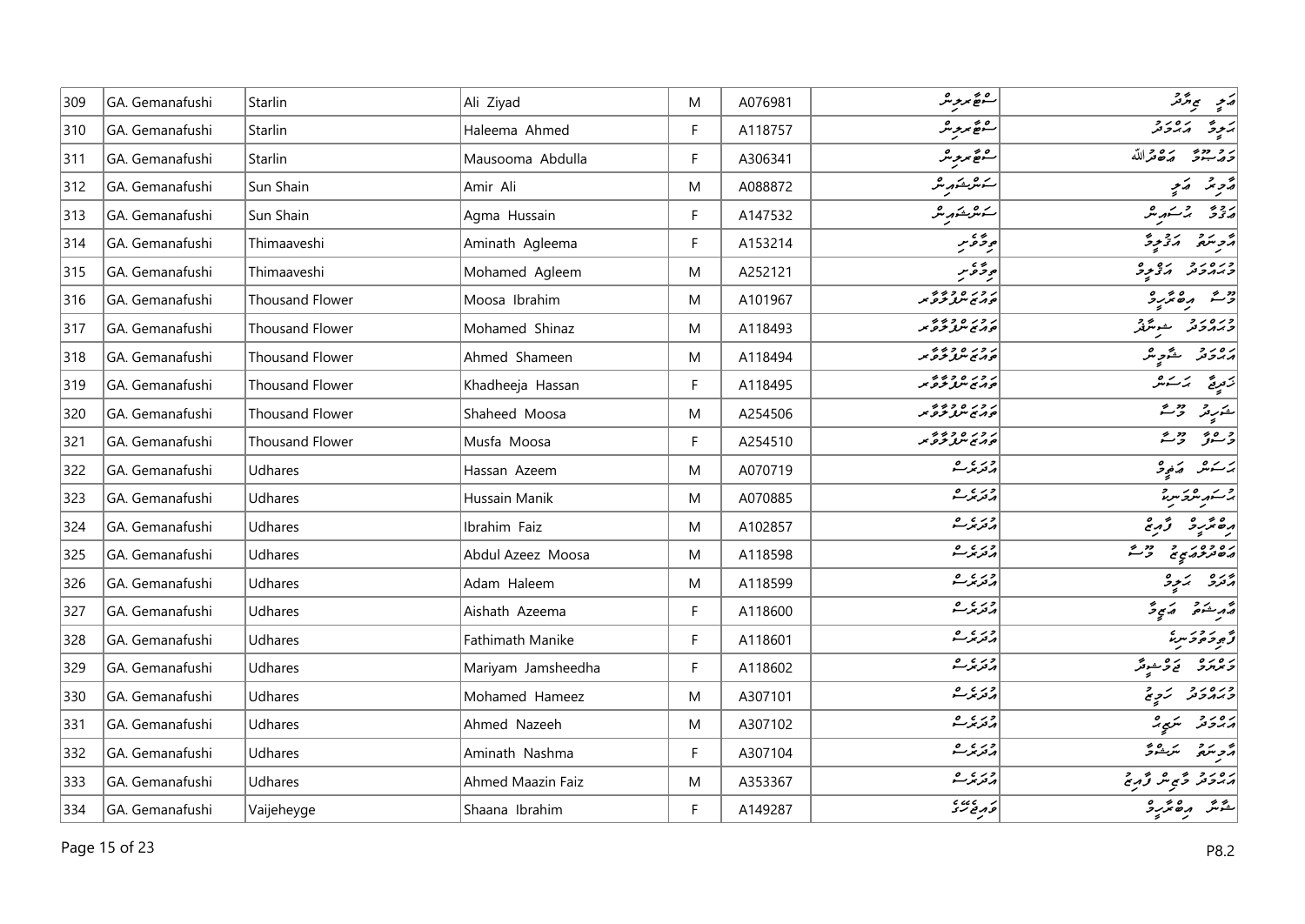| 335 | GA. Gemanafushi        | Venus          | Mohamed Nasheed          | M  | A075428 | ا <sub>ح</sub> سَرَتْ | و رە ر د<br><i>د ب</i> رگرىز<br>سربشوتر  |
|-----|------------------------|----------------|--------------------------|----|---------|-----------------------|------------------------------------------|
| 336 | GA. Gemanafushi        | Venus          | Aishath Rasheedh         |    | A118713 | ءِ سَرَتْہ            | أقدم مشكرة والمحرسفيوقر                  |
| 337 | GA. Gemanafushi        | Vinares        | Ismail Solih             | M  | A063045 | ە ئىر پر م            | بر سىئىچە چى<br>ستحرش                    |
| 338 | GA. Gemanafushi        | Vinares        | Fathimath Shiuna         | F  | A116636 | ە ئىر پر م            | و مر د<br>گ<br>شەرگە ئىگر                |
| 339 | IGA. Gemanafushi       | <b>Vinares</b> | Mariyam Seema            | F. | A116637 | ە ئىر پر م            | ر ه ر ه<br><del>ر</del> بربر ژ<br>سىز    |
| 340 | IGA. Gemanafushi       | Vinares        | Nasheedha Hussain        | F  | A118722 | ە ئىر پر م            | سَرَجِيرَةٌ بِرَكْسَرِيْرٌ               |
| 341 | <b>GA.</b> Gemanafushi | Vinares        | Aishath Umaisha Ismail   | F  | A330587 | ە ئىر پر م            | مەر شىم بەر بەر ئەر ئەر ئەر              |
| 342 | <b>GA.</b> Gemanafushi | White Rose     | Amir Hussain             | M  | A118640 | ئەرەم ئىر شە          | ە ئەرىر بەر شەر بىر                      |
| 343 | <b>GA.</b> Gemanafushi | White Rose     | Mariyam Shameema         | F. | A118646 | ئەرەم بەر             | ويوبره<br>ستكور                          |
| 344 | <b>GA.</b> Gemanafushi | White Rose     | Aminath Zameera          | F. | A306420 | ئەرەم بۇ ھ            | أثرم سكافته والمحاجز بمراجح              |
| 345 | <b>GA.</b> Gemanafushi | White Rose     | Mariyam Suhudha          | F  | A306421 | ئەرەم بۇ ھ            | ر ه بر ه<br><del>ر</del> بربرگر<br>سەرقە |
| 346 | GA. Gemanafushi        | Zeek           | Ahmed Latheef            | M  | A306270 | ,<br>ىئى ئىق          | دەرو كەچى                                |
| 347 | GA. Gemanafushi        | Zeek           | Mariyam Laushaan Latheef | F. | A342724 | ء<br>پي               | د ٥ د ٥ د ٥ د ٥ د و                      |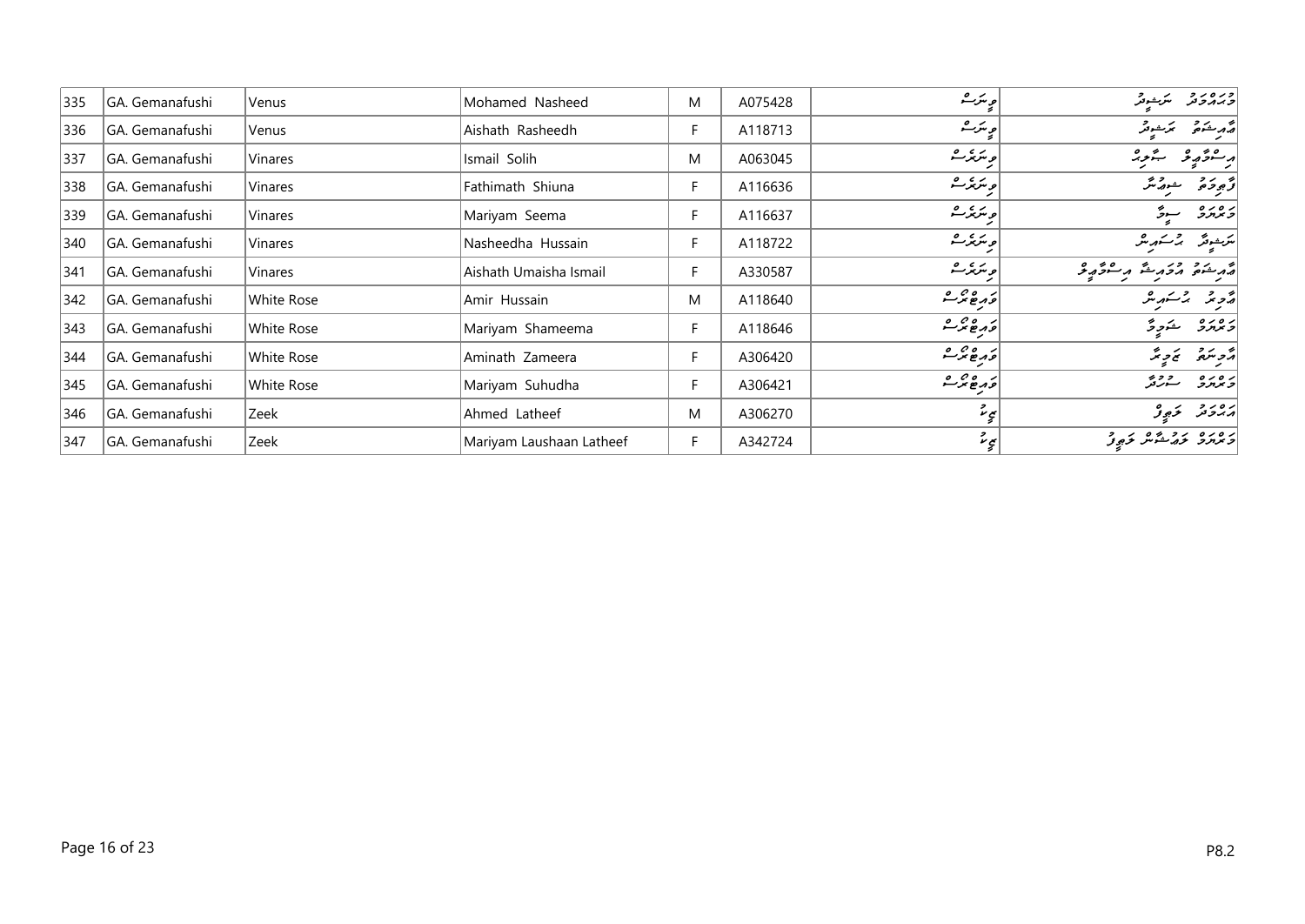## *w7qAn8m? sCw7mRo>u; wEw7mRw;sBo<*

| ' مرمر | 'يئرىثر: |
|--------|----------|
|        |          |
|        |          |
|        |          |

## *w7q9r@w7m> sCw7qHtFoFw7s; mAm=q7 w7qHtFoFw7s;*

| ىر تە | $\mathcal{O} \times$<br>$\sim$ | $\sim$<br>. . | لترنثر |
|-------|--------------------------------|---------------|--------|
|       |                                |               |        |
|       |                                |               |        |
|       |                                |               |        |

| انترنثر: | $^{\circ}$ | يبرهر | $^{\circ}$<br>سرسر |
|----------|------------|-------|--------------------|
|          |            |       |                    |
|          |            |       |                    |
|          |            |       |                    |

| ىرتىر: | 。<br>سر سر | .,<br>مرسر |
|--------|------------|------------|
|        |            |            |
|        |            |            |
|        |            |            |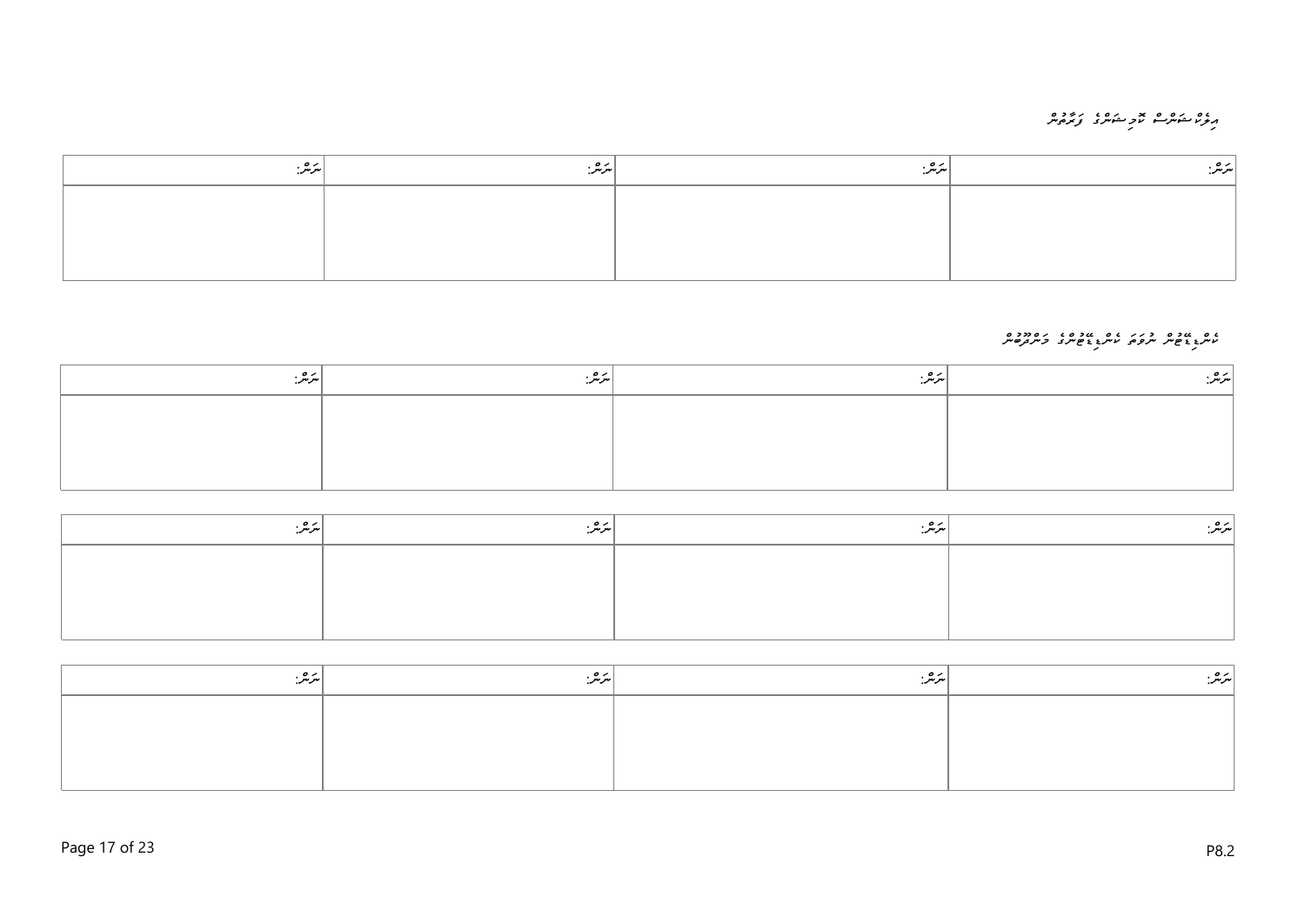| يره. | ο. | ا ير ه |  |
|------|----|--------|--|
|      |    |        |  |
|      |    |        |  |
|      |    |        |  |

| <sup>.</sup> سرسر. |  |
|--------------------|--|
|                    |  |
|                    |  |
|                    |  |

| ىئرىتر. | $\sim$ | ا بر هه. | لىرىش |
|---------|--------|----------|-------|
|         |        |          |       |
|         |        |          |       |
|         |        |          |       |

| 。<br>مرس. | $\overline{\phantom{a}}$<br>مر مىر | يتريثر |
|-----------|------------------------------------|--------|
|           |                                    |        |
|           |                                    |        |
|           |                                    |        |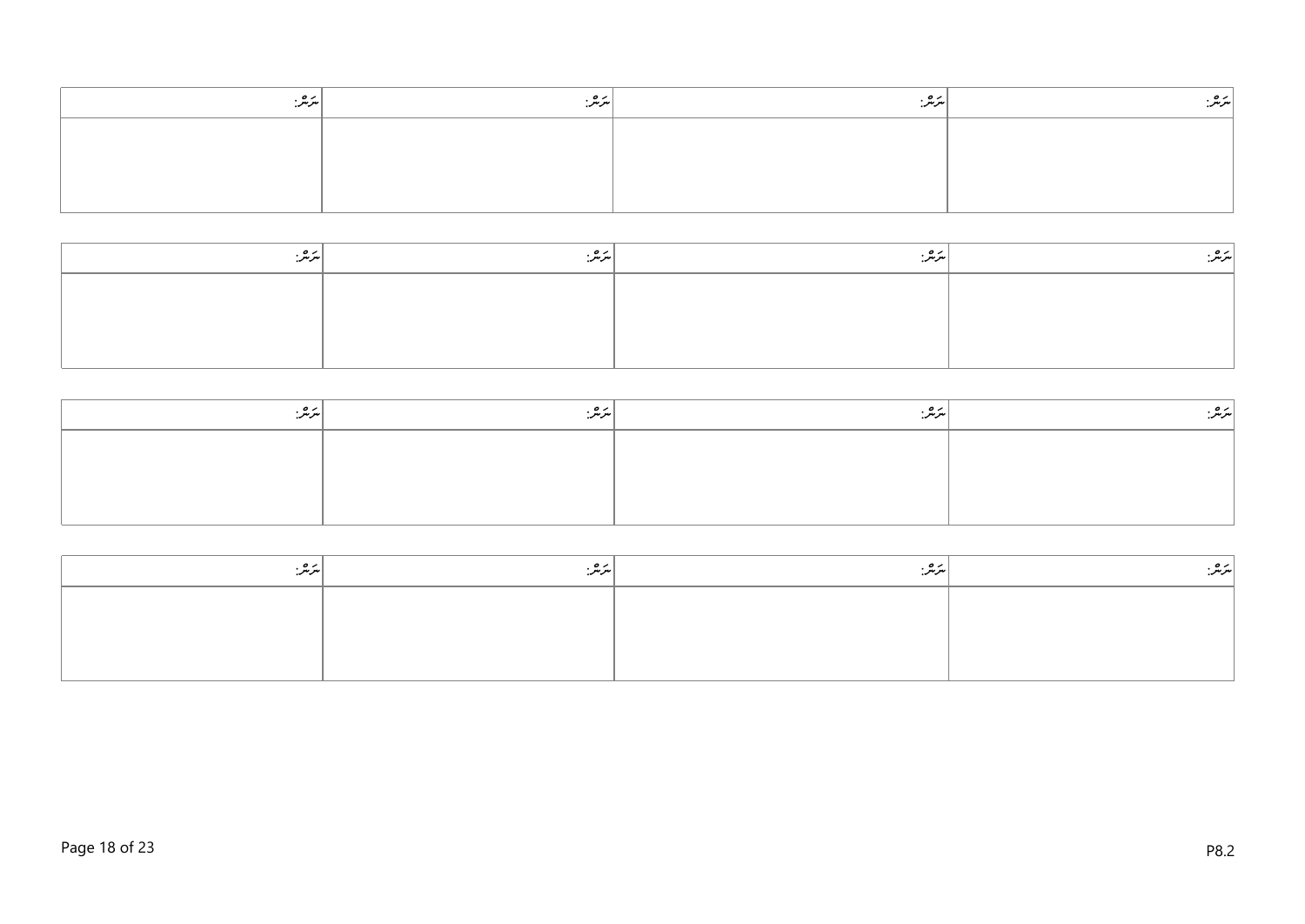| ير هو . | $\overline{\phantom{a}}$ | يرمر | اير هنه. |
|---------|--------------------------|------|----------|
|         |                          |      |          |
|         |                          |      |          |
|         |                          |      |          |

| ىبرىر. | $\sim$<br>ا سرسر . | يئرمثر | o . |
|--------|--------------------|--------|-----|
|        |                    |        |     |
|        |                    |        |     |
|        |                    |        |     |

| ىئرىتىز: | . .<br>سمرسمد. | 。 |
|----------|----------------|---|
|          |                |   |
|          |                |   |
|          |                |   |

|  | . ه |
|--|-----|
|  |     |
|  |     |
|  |     |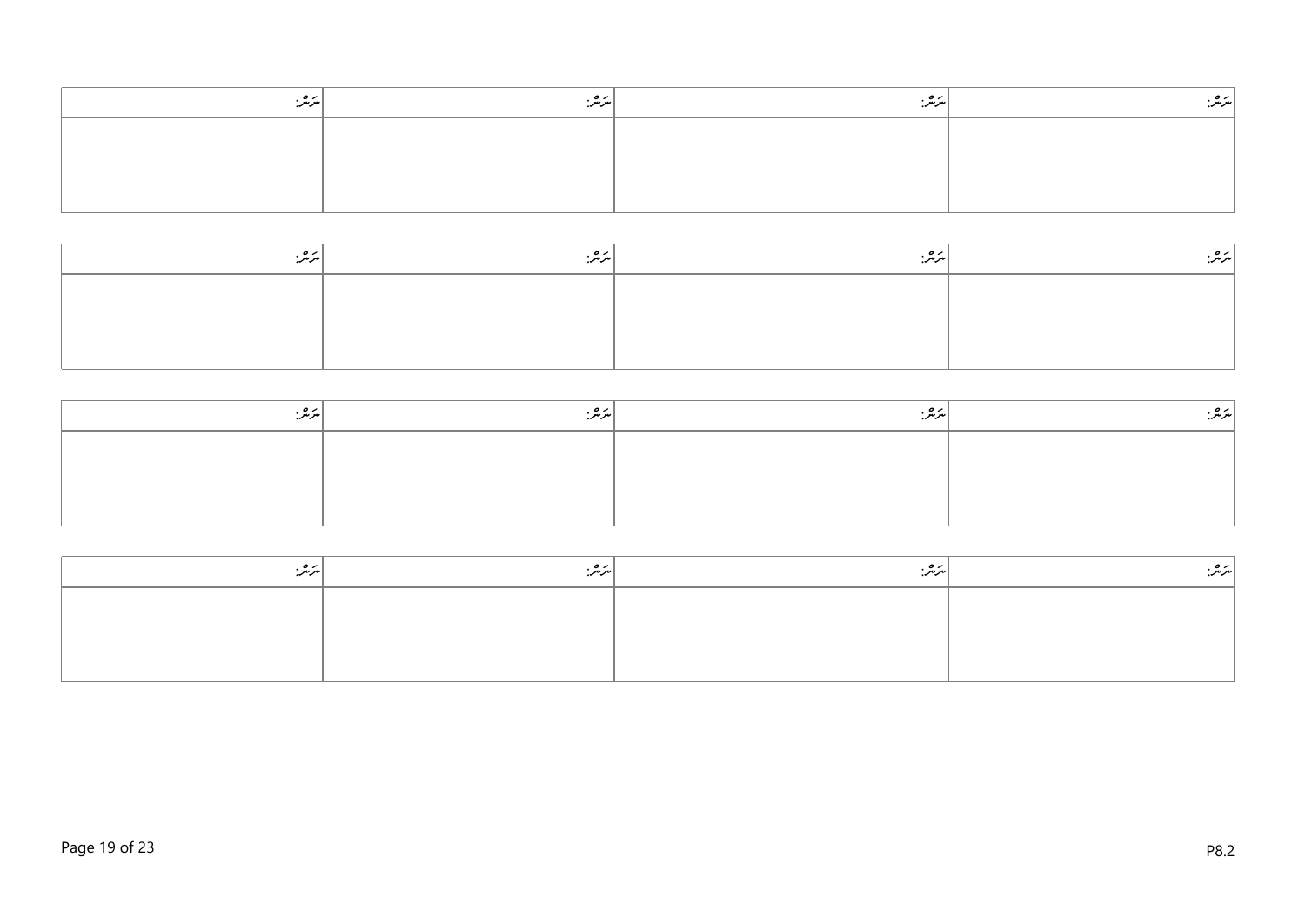| ير هو . | $\overline{\phantom{a}}$ | يرمر | اير هنه. |
|---------|--------------------------|------|----------|
|         |                          |      |          |
|         |                          |      |          |
|         |                          |      |          |

| ىبرىر. | $\sim$<br>ا سرسر . | يئرمثر | o . |
|--------|--------------------|--------|-----|
|        |                    |        |     |
|        |                    |        |     |
|        |                    |        |     |

| 'تترنثر: | 。<br>,,,, |  |
|----------|-----------|--|
|          |           |  |
|          |           |  |
|          |           |  |

|  | . ه |
|--|-----|
|  |     |
|  |     |
|  |     |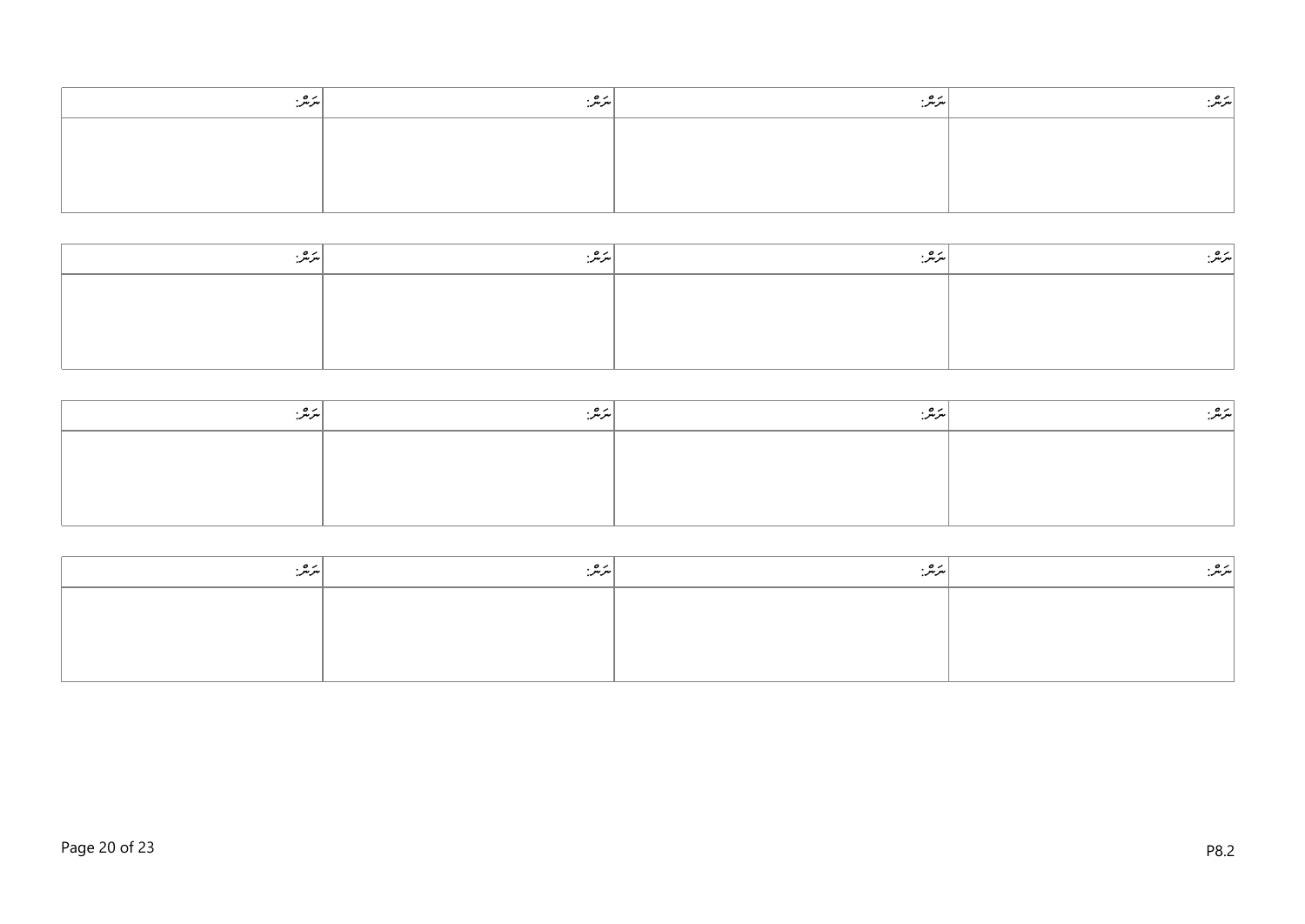| $\cdot$ | 。 | $\frac{\circ}{\cdot}$ | $\sim$<br>سرسر |
|---------|---|-----------------------|----------------|
|         |   |                       |                |
|         |   |                       |                |
|         |   |                       |                |

| ايرعر: | ر ه<br>. . |  |
|--------|------------|--|
|        |            |  |
|        |            |  |
|        |            |  |

| بر ه | . ه | $\overline{\phantom{0}}$<br>سرسر |  |
|------|-----|----------------------------------|--|
|      |     |                                  |  |
|      |     |                                  |  |
|      |     |                                  |  |

| 。<br>. س | ىرىىر |  |
|----------|-------|--|
|          |       |  |
|          |       |  |
|          |       |  |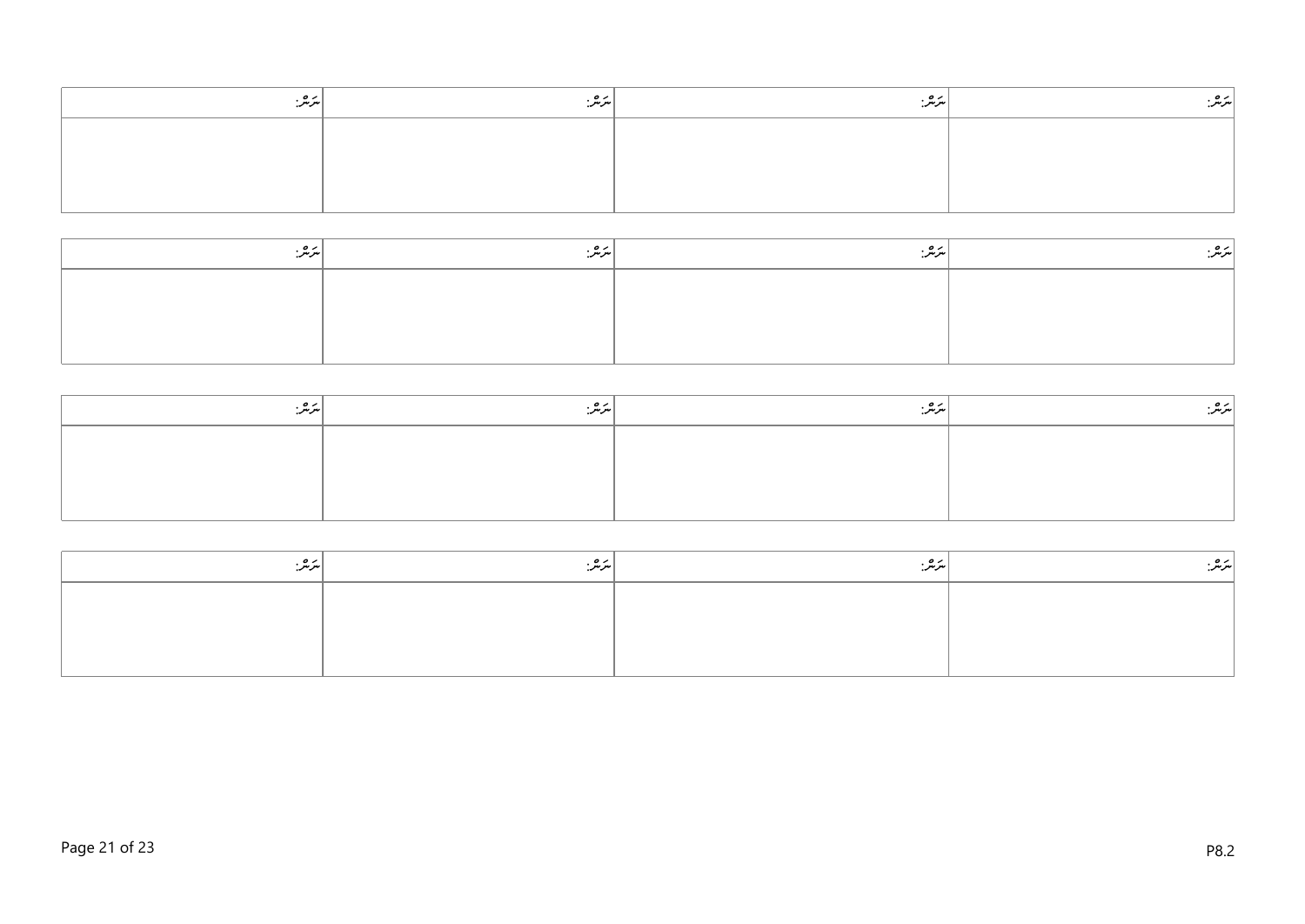| ير هو . | $\overline{\phantom{a}}$ | يرمر | اير هنه. |
|---------|--------------------------|------|----------|
|         |                          |      |          |
|         |                          |      |          |
|         |                          |      |          |

| ىبرىر. | $\sim$<br>ا سرسر . | يئرمثر | o . |
|--------|--------------------|--------|-----|
|        |                    |        |     |
|        |                    |        |     |
|        |                    |        |     |

| 。 | . .<br>سمرسمد. | ىئرىتىز: |
|---|----------------|----------|
|   |                |          |
|   |                |          |
|   |                |          |

|  | . ه |
|--|-----|
|  |     |
|  |     |
|  |     |